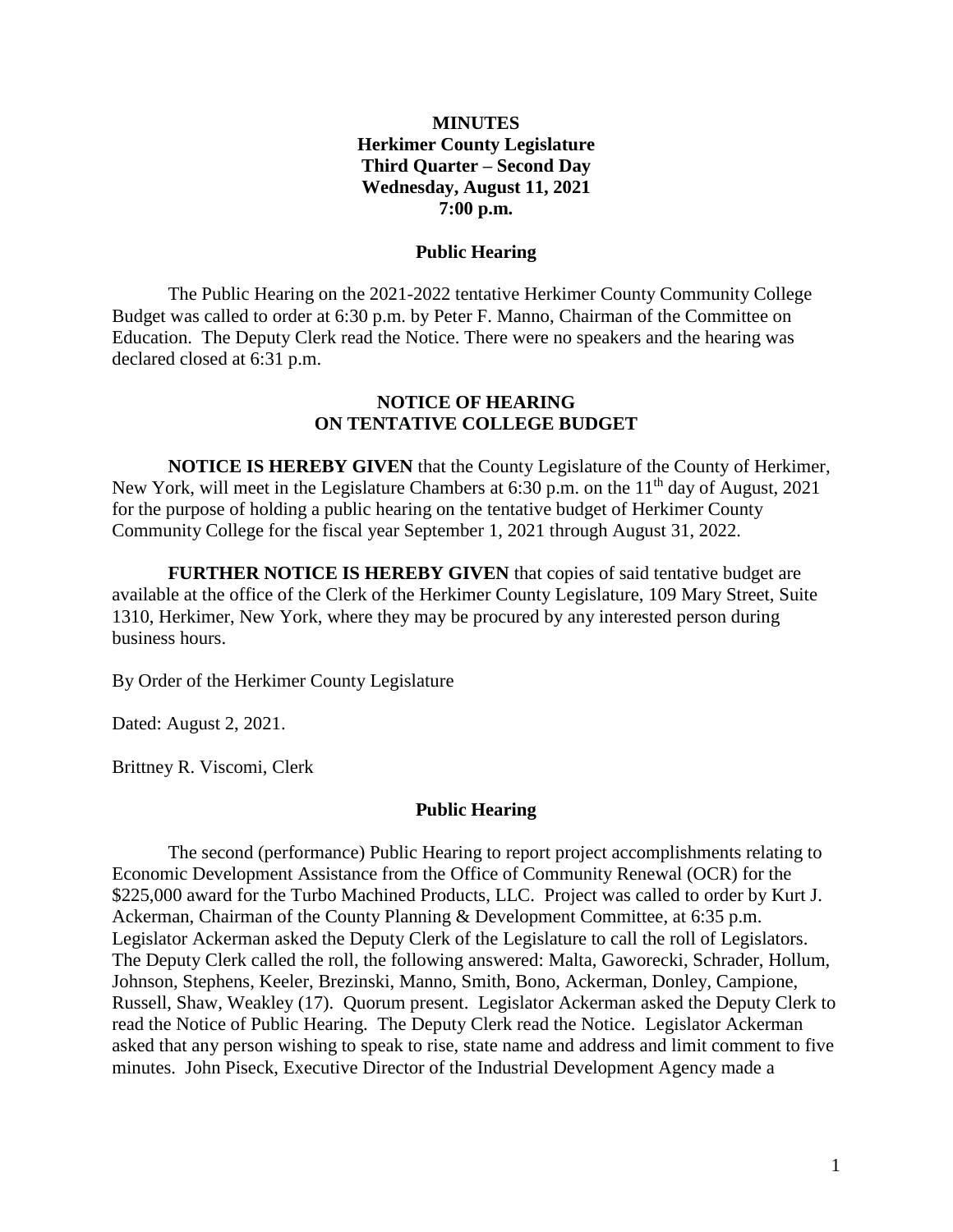comment. With no other persons wishing to speak and no persons signed in, the hearing was declared closed at 6:38 p.m.

> Jennifer L. Williams, Deputy Clerk Herkimer County Legislature

# LEGAL NOTICE

# HERKIMER COUNTY NOTICE OF PUBLIC HEARING

Herkimer County Legislature will hold a public hearing on Wednesday, August 11, 2021 at 6:35 p.m. in the Legislature Chambers, 109 Mary Street, Herkimer, NY, for the purpose of hearing public comments on Herkimer County's current Community Development Block Grant (CDBG) project: No. 528ED932-19, for Turbo Machined Products, LLC in the amount of \$225,000. The CDBG program is administered by the New York State Office of Community Renewal (OCR), and provides resources to eligible local governments for housing, economic development, public facilities, public infrastructure, and planning activities, with the principal purpose of benefiting low/moderate income persons. The hearing will provide further information about the progress of the ongoing CDBG project. Comments related to the effectiveness of administration of the CDBG project will also be received at this time. The hearing is being conducted pursuant to Section 570.486, Subpart I of the CFR and in compliance with the requirements of the Housing and Community Development Act of 1974, as amended.

The Legislature Chambers is accessible to persons with disabilities. If special accommodations are needed for persons with disabilities, those with hearing impairments, or those in need of translation from English, those individuals should contact Brittney Viscomi, Clerk of the Legislature, at 315-867-1108 at least one week in advance of the hearing date to allow for necessary arrangements. Written comments may also be submitted until August 11, 2021 to:

Brittney Viscomi, Clerk Herkimer County Legislature, 109 Mary Street, Suite 1310 Herkimer, NY 13350.

Dated: August 2, 2021.

The Regular Session of the Herkimer County Legislature was called to order by Chairman Vincent J. Bono at 7:00 p.m.

Chairman Bono called on Mark Nagele, County Superintendent of Highways to lead the Legislature in the Pledge of Allegiance.

Chairman Bono called for a moment of silence in recognition of all veterans, past and present.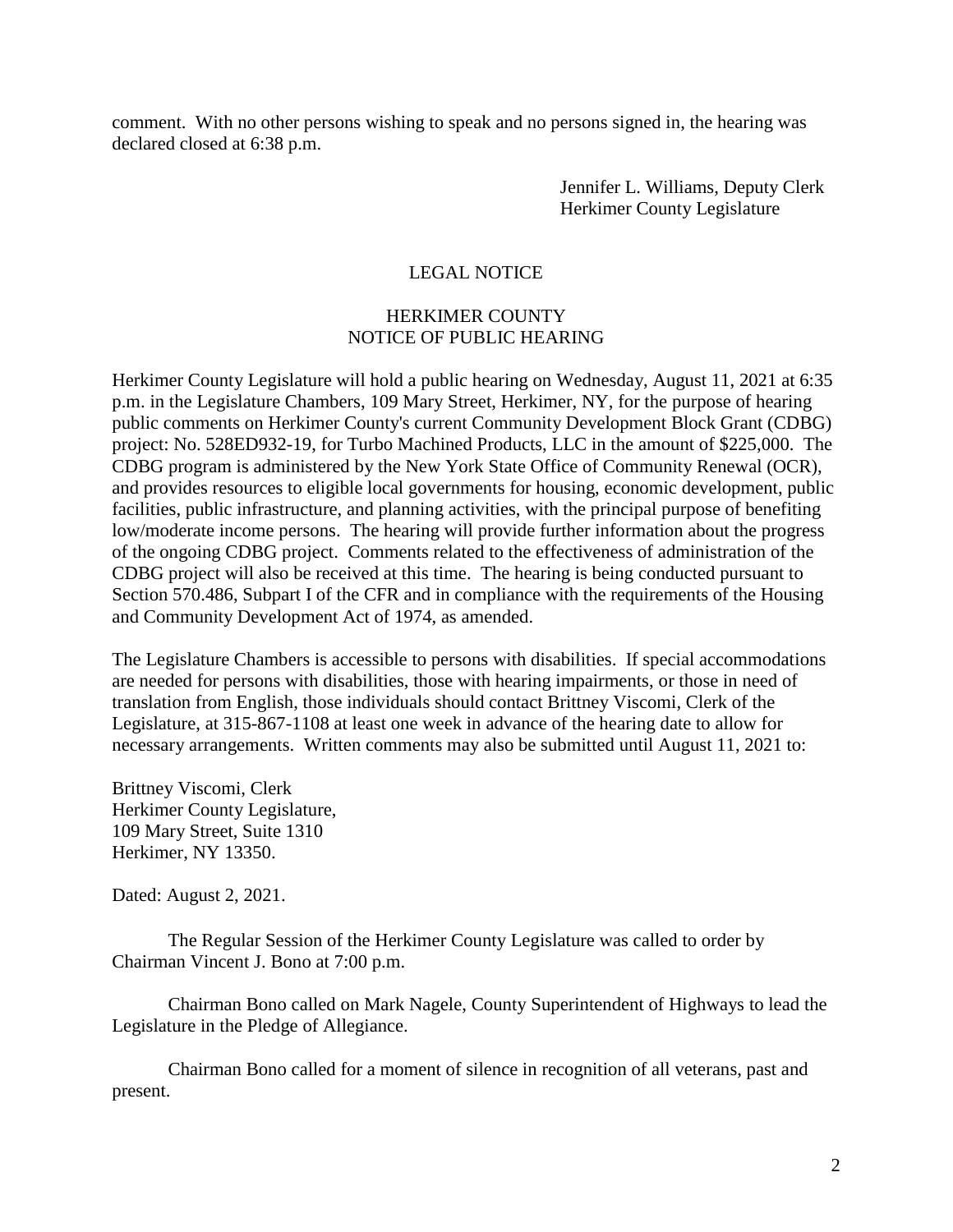Roll Call: Quorum present, the following answering the roll:

Present: Malta, Gaworecki, Schrader, Hollum, Johnson, Stephens, Keeler, Brezinski, Manno, Smith, Bono, Ackerman, Donley, Campione, Russell, Shaw, Weakley (17).

Absent: None.

Pursuant to Rule 11, Chairman Bono opened the floor for public comment. There were no appearances.

Pursuant to Rule 8 of the Rules of the County Legislature, Chairman Bono asked if there were any objections or corrections to the minutes of July 7, 2021. There were none, and the Chairman ordered them approved.

Chairman Bono stated that the communications received by the Legislature and the committees to which they were referred were as listed on the agenda, and asked if any member of the Legislature requested mention of any particular communication. There were no requests.

No. 226 – A communication was received from the Capital District OTB submitting financial report for March, April & May 2021. Filed.

No. 227 – A communication was received from the Solid Waste Authority submitting Resolutions and Meeting minutes. Filed.

No. 228 – A communication was received from the Soil and Water Conservation District submitting notice of meeting. Filed.

No. 229 – A communication was received from the County Attorney submitting Summons with Notice and Complaint. Filed.

No. 230 – A communication was received from the County Sheriff submitting May Monthly Report. Referred to the Committee on Public Safety & Emergency Management.

No. 231 – A communication was received from the County Highway Superintendent requesting increase in appropriated amount for Project No. 408. Referred to the Committee on Highways.

No. 232 – A communication was received from the County Treasurer requesting advance of funds to the County Road Fund. Referred to the Committee on Highways and the Committee on Ways & Means.

No. 233 – A communication was received from the Director of the Office for the Aging requesting contract renewal for Old Forge Meal Contract. Referred to the Committee on Human Resources and the Committee on Ways & Means.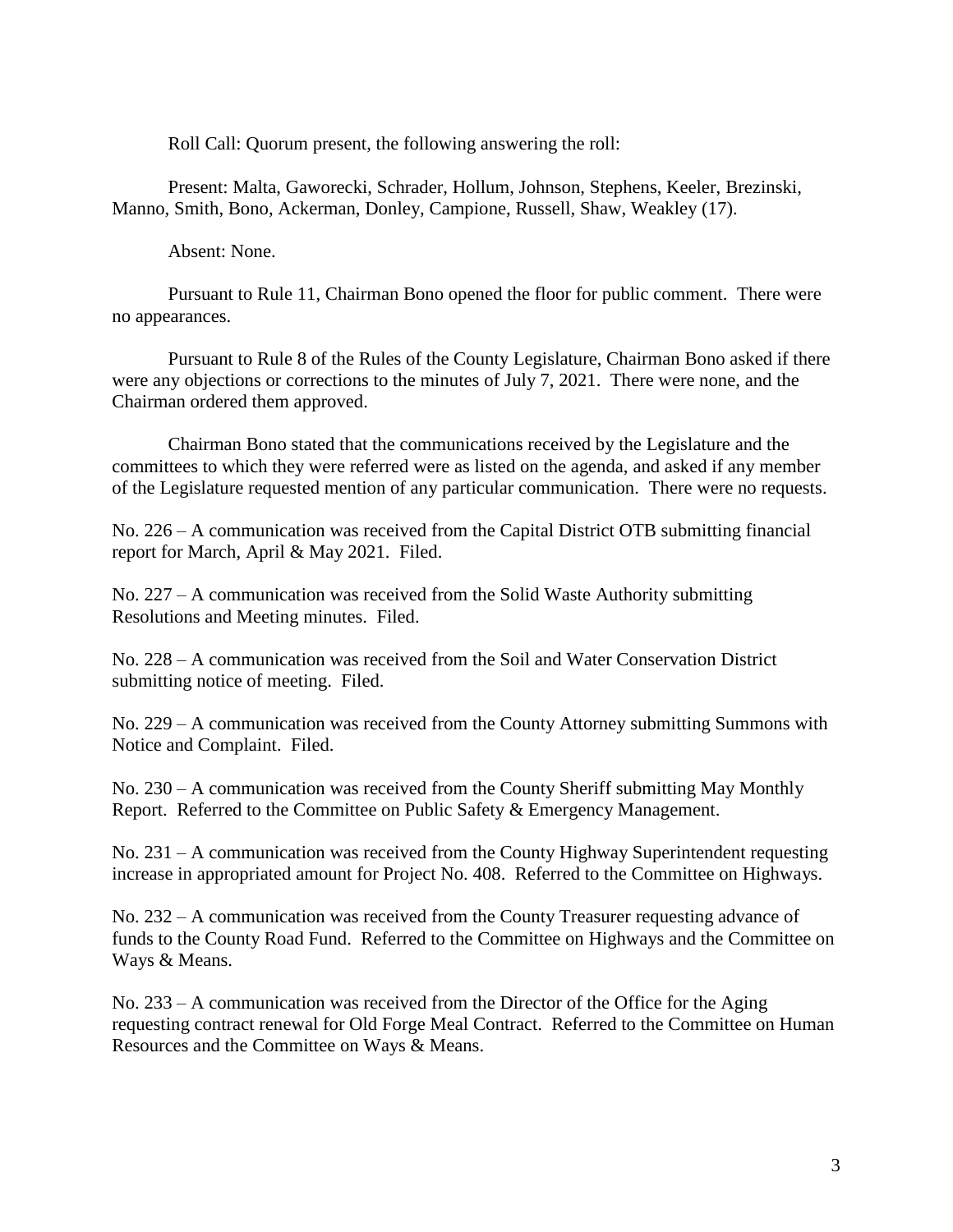No. 234 – A communication was received from the Director of Emergency Services requesting authorization to replace an antenna at the Dairy Hill Communications Tower. Referred to the Committee on Public Safety & Emergency Management and the Committee on Ways & Means.

No. 235 – A communication was received from the Director of Emergency Services requesting authorization to install additional antennas at the Spohn Hill Communications Tower. Referred to the Committee on Public Safety & Emergency Management and the Committee on Ways & Means.

No. 236 – A communication was received from the Director of Emergency Services requesting authorization to install new antennas at the 911 Center Towers. Referred to the Committee on Public Safety & Emergency Management and the Committee on Ways & Means.

No. 237 – A communication was received from the Budget Officer/Purchasing Agent requesting budget amendment in connection with receipt of the Childhood Lead Poisoning Prevention Grant in Public Health. Referred to the Committee on Human Resources and the Committee on Ways & Means.

No. 238 – A communication was received from the Director of Public Health submitting 2020 Annual Report. Referred to the Committee on Human Resources.

No. 239 – A communication was received from the Personnel Officer requesting adoption of the 2022 Herkimer County Self Insured Plan Budget. Referred to the Committee on Ways & Means.

No. 240 – A communication was received from the Director of Employment & Training requesting sub-lease agreement with the NYS Education Department on behalf of the Office of Adult Career and Continuing Education Services-Vocational Rehabilitation (ACCES-VR). Referred to the Committee on County Planning & Development and the Committee on Ways & Means.

No. 241 – A communication was received from the Commissioner of DSS requesting renewal of contract with Catholic Charities for the provision of services under the TREATY Program. Referred to the Committee on Human Resources and the Committee on Ways & Means.

No. 242 – A communication was received from the Director of Public Health requesting to renew contract with the State of New York for the Early Intervention Administration Program. Referred to the Committee on Human Resources and the Committee on Ways & Means.

No. 243 – A communication was received from the Director of Probation requesting attendance at a fall conference. Referred to the Committee on Ways & Means.

No. 244 – A communication was received from the Executive Director of the Youth Bureau requesting to amend Resolution to increase the number of bus runs for the Old Forge Transportation Program. Referred to the Committee on County Planning & Development and the Committee on Ways & Means.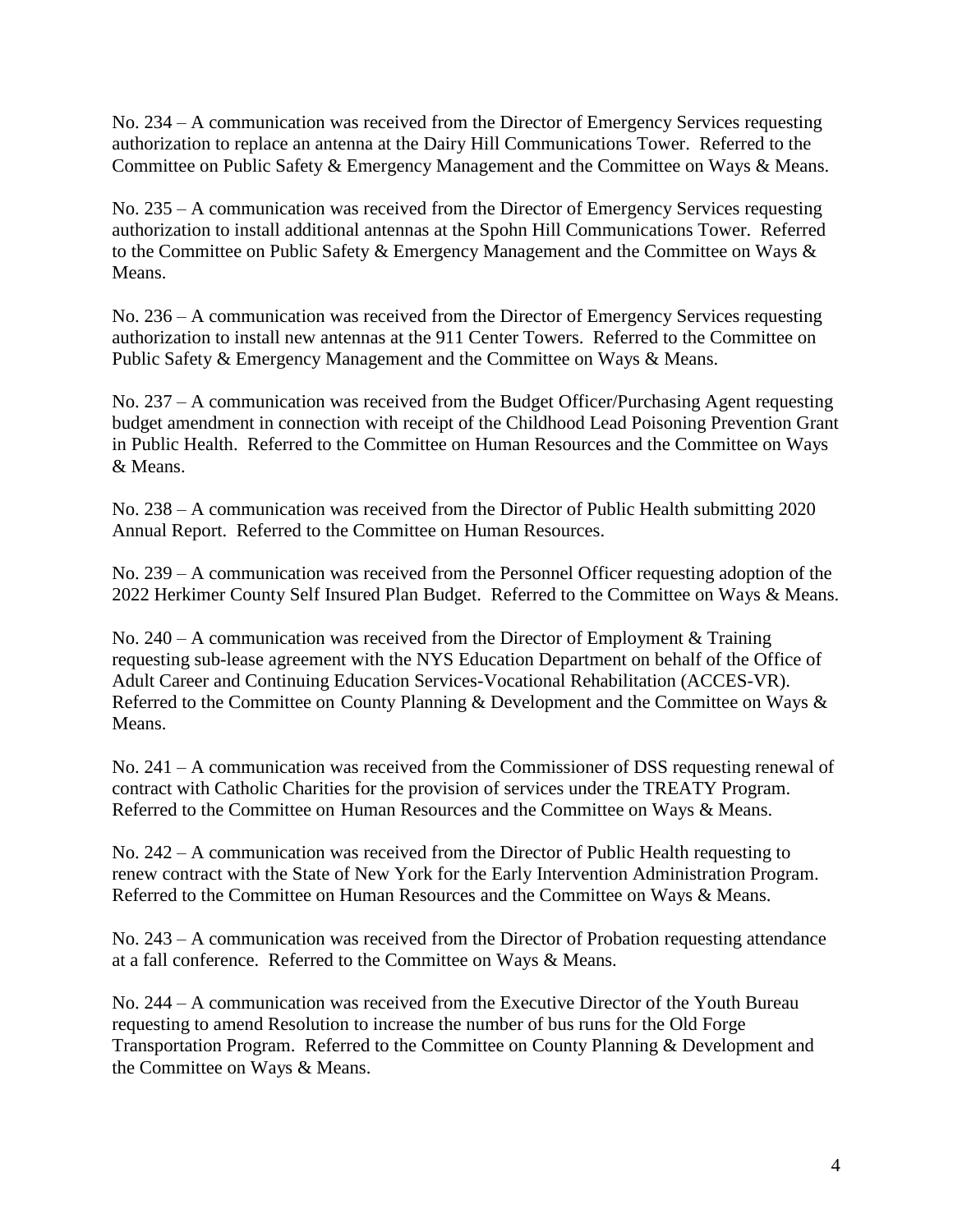No. 245 – A communication was received from the Budget Officer/Purchasing Agent submitting recommendation for award of bid of two Beuthling B200 2 Ton Rollers for the Highway Department. Referred to the Committee on Highways and the Committee on Ways & Means.

No. 246 – A communication was received from the County Highway Superintendent requesting approval for large equipment Purchases. Referred to the Committee on Highways and the Committee on Ways & Means.

No. 247 – A communication was received from the Personnel Officer requesting to amend Salary Schedule III in the Public Health Department. Referred to the Committee on Human Resources and the Committee on Ways & Means.

No. 248 – A communication was received from the Budget Officer/Purchasing Agent requesting creation of accounts and budget amendment in connection with grant funding in the Board of Elections. Referred to the Committee on Administration/Veterans' Affairs and the Committee on Ways & Means.

No. 249 – A communication was received from the Budget Officer/Purchasing Agent requesting creation of accounts and budget amendment in connection with grant funding in the Board of Elections. Referred to the Committee on Administration/Veterans' Affairs and the Committee on Ways & Means.

No. 250 – A communication was received from the Budget Officer/Purchasing Agent requesting creation of accounts and budget amendment in connection with grant funding in DSS. Referred to the Committee on Human Resources and the Committee on Ways & Means.

No. 251 – A communication was received from the Budget Officer/Purchasing Agent requesting transfer in DSS in connection with redirecting grant funding. Referred to the Committee on Human Resources and the Committee on Ways & Means.

No. 252 – A communication was received from HCCC submitting the proposed Operating Budget Overview. Referred to the Committee on Education and the Committee on Ways & Means.

No. 253 – A communication was received from the Office of Temporary and Disability Assistance advising of term expiration of Commissioner of Social Services. Referred to the Committee on Human Resources and the Committee on Ways & Means.

No. 254 – A communication was received from the County Attorney requesting cancellation of tax liens on property in the Village of Ilion. Referred to the Committee on County Properties.

No. 255 – A communication was received from the Sewer District submitting Resolution for application for a grant program. Referred to the Committee on Natural Resources and the Committee on Ways & Means.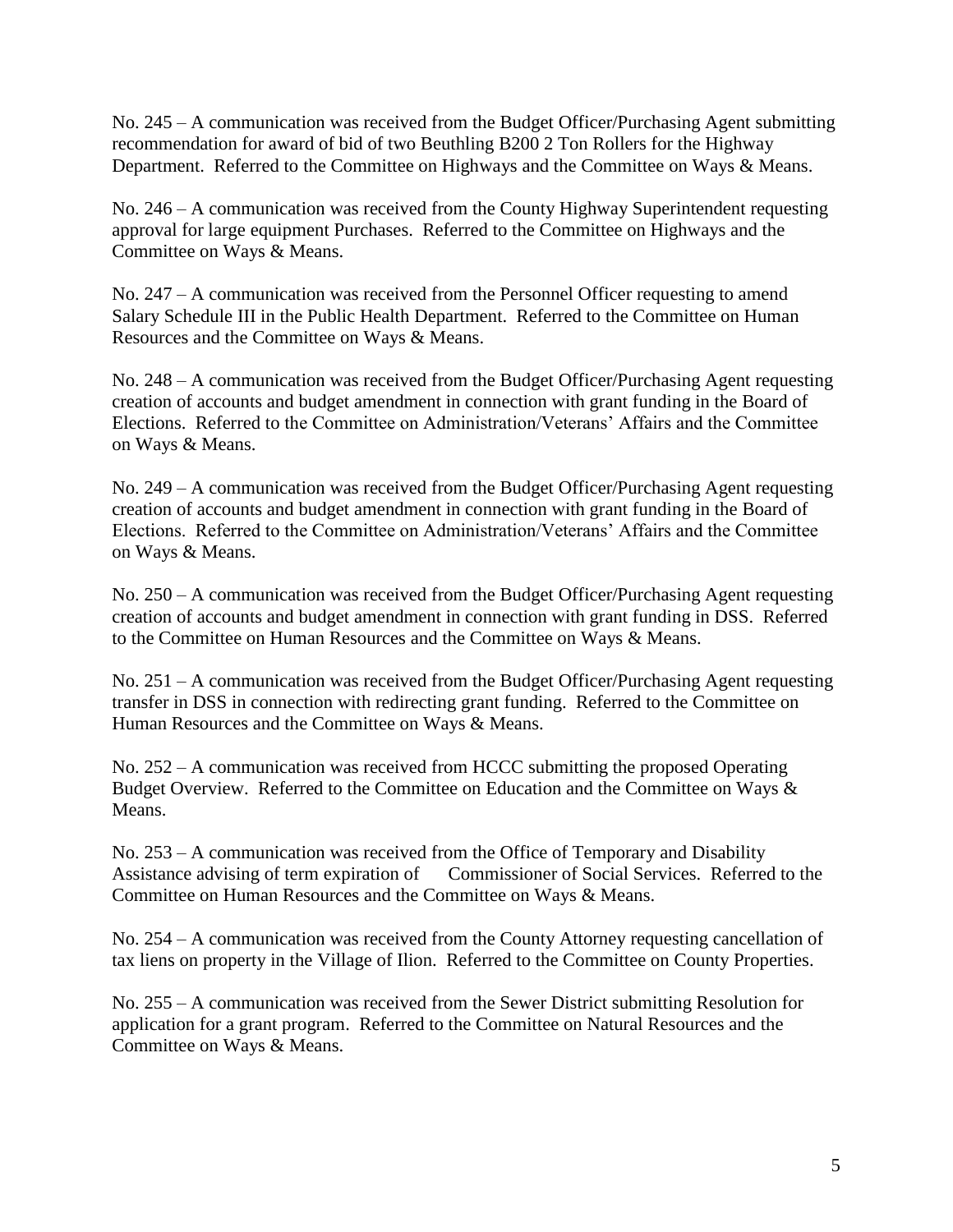No. 256 – A communication was received from the Sewer District submitting Resolution for SEQRA. Referred to the Committee on Natural Resources.

No. 257 – A communication was received from the Senior VP for Administration & Finance of HCCC submitting Resolution adopting 2021-2022 Proposed College Operating Budget. Referred to the Committee on Education and the Committee on Ways & Means.

No. 258 – A communication was received from the Commissioner of Social Services requesting cooperative agreement to share legal research services with the County Attorney's Office. Referred to the Committee on Human Resources and the Committee on Ways & Means.

No. 259 – A communication was received from the Budget Officer/Purchasing Agent requesting transfer in connection with purchase of Legislative Proceeding Books. Referred to the Committee on Administration/Veterans' Affairs and the Committee on Ways & Means.

No. 260 – A communication was received from the Commissioners of Elections requesting discussion of handicap accessibility changes at Early Voting Site. Referred to the Committee on Administration/Veterans' Affairs and the Committee on Ways & Means.

No. 261 – A communication was received from the County Treasurer submitting request from resident for forgiveness of property tax interest and penalties. Referred to the Committee on County Properties.

No. 262 – A communication was received from the County Highway Superintendent submitting list of resolution requests and discussion items. Referred to the Committee on Highways and the Committee on Ways & Means.

No. 263 – A communication was received from the Herkimer County Fire Advisory Board  $\&$ Herkimer County Fire Chiefs' Association requesting discussion for Emergency Services Training Facility. Referred to the Committee on Public Safety & Emergency Management.

No. 264 – A communication was received from the Commissioners of Elections requesting voting machine repair. Referred to the Committee on Administration/Veterans' Affairs and the Committee on Ways & Means.

No. 265 – A communication was received from the Personnel Officer requesting amendment to hourly salary schedule and authorization for shift differentials for Public Safety Telecommunicators. Referred to the Committee on Public Safety & Emergency Management and the Committee on Ways & Means.

No. 266 – A communication was received from the Personnel Officer requesting approval of Herkimer County Sheriff's Department Bargaining Contract with UPSEU. Referred to the Committee on Ways & Means.

No. 267 – A communication was received from the County Attorney submitting Notice of Claim. Filed.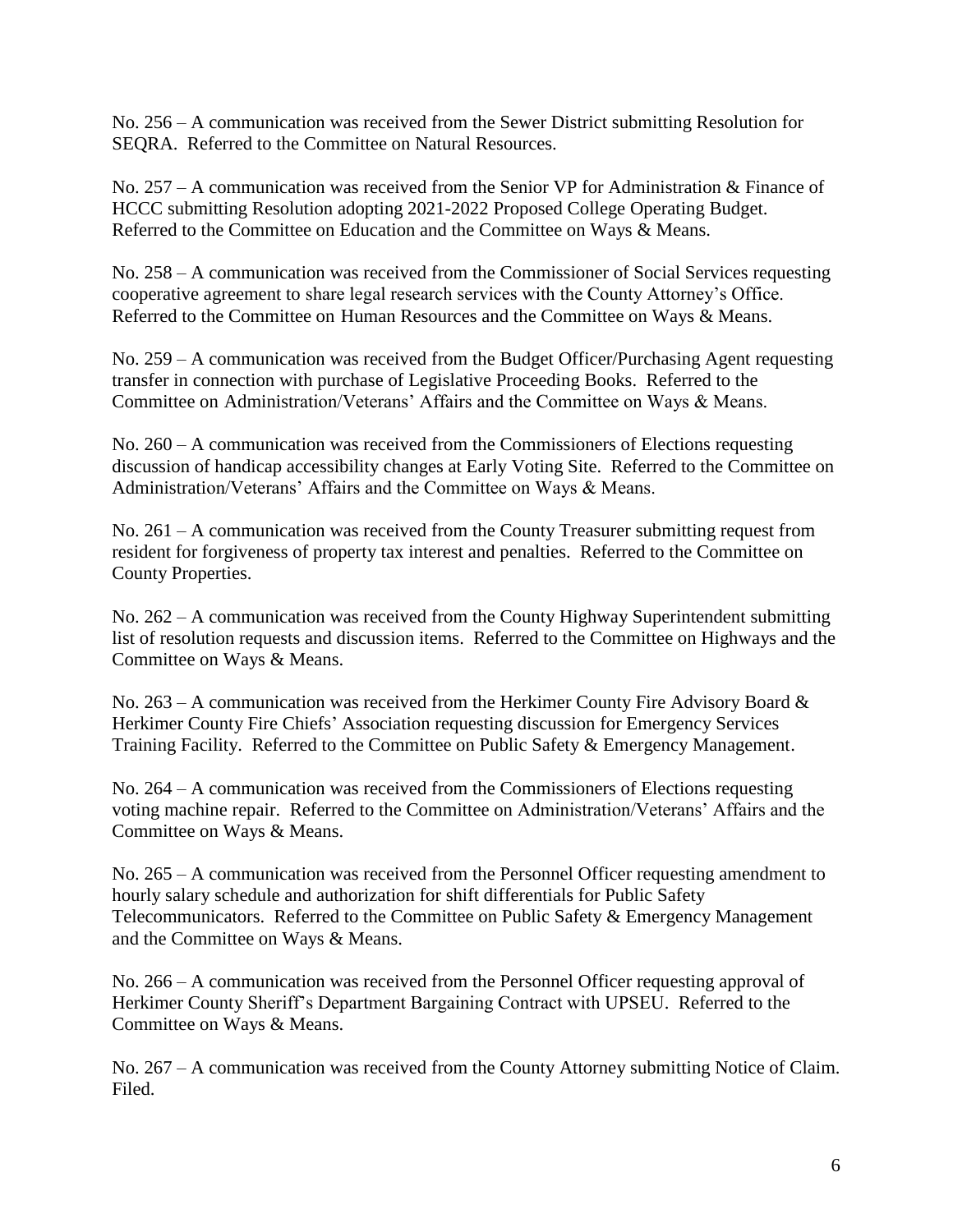Pursuant to Rule 6, Chairman Bono then proceeded with Reports of Standing Committees. There were no reports.

The Chairman continued with the Regular Agenda.

On motion of Mr. Shaw, seconded by Mr. Gaworecki, Report and Resolution No. 179 sponsored by the Committee on Human Resources approving Annual Report of Public Health Nursing Service was handed up; voted on and adopted by voice vote:

For: Ayes (17). Against: None. Absent: None.



No. 179

# **REPORT AND RESOLUTION APPROVING ANNUAL REPORT OF PUBLIC HEALTH NURSING SERVICE**

### **Sponsored by: Committee on Human Resources**

WHEREAS, your Committee on Human Resources, to which was referred the Annual Report of the Herkimer County Public Health Nursing Service, respectfully reports that we have examined the same, recommend the adoption of said report, and offer the following Resolution:

RESOLVED, that the 2020 Annual Report of the Public Health Nursing Service be adopted and placed on file with the Herkimer County Legislature for the year 2020.

Dated: August 11, 2021.

On motion of Mr. Manno, seconded by Mr. Gaworecki, Report and Resolution No. 180 sponsored by the Committee on Education and the Committee on Ways & Means relative to the adoption of the Herkimer County Community College budget was handed up; voted on and adopted by roll call vote:

For: Malta, Gaworecki, Schrader, Hollum, Johnson, Stephens, Keeler, Brezinski, Manno, Smith, Bono, Ackerman, Donley, Campione, Russell, Shaw, Weakley (17).

Against: None. Absent: None.

# **HERKIMER COUNTY LEGISLATURE**

No. 180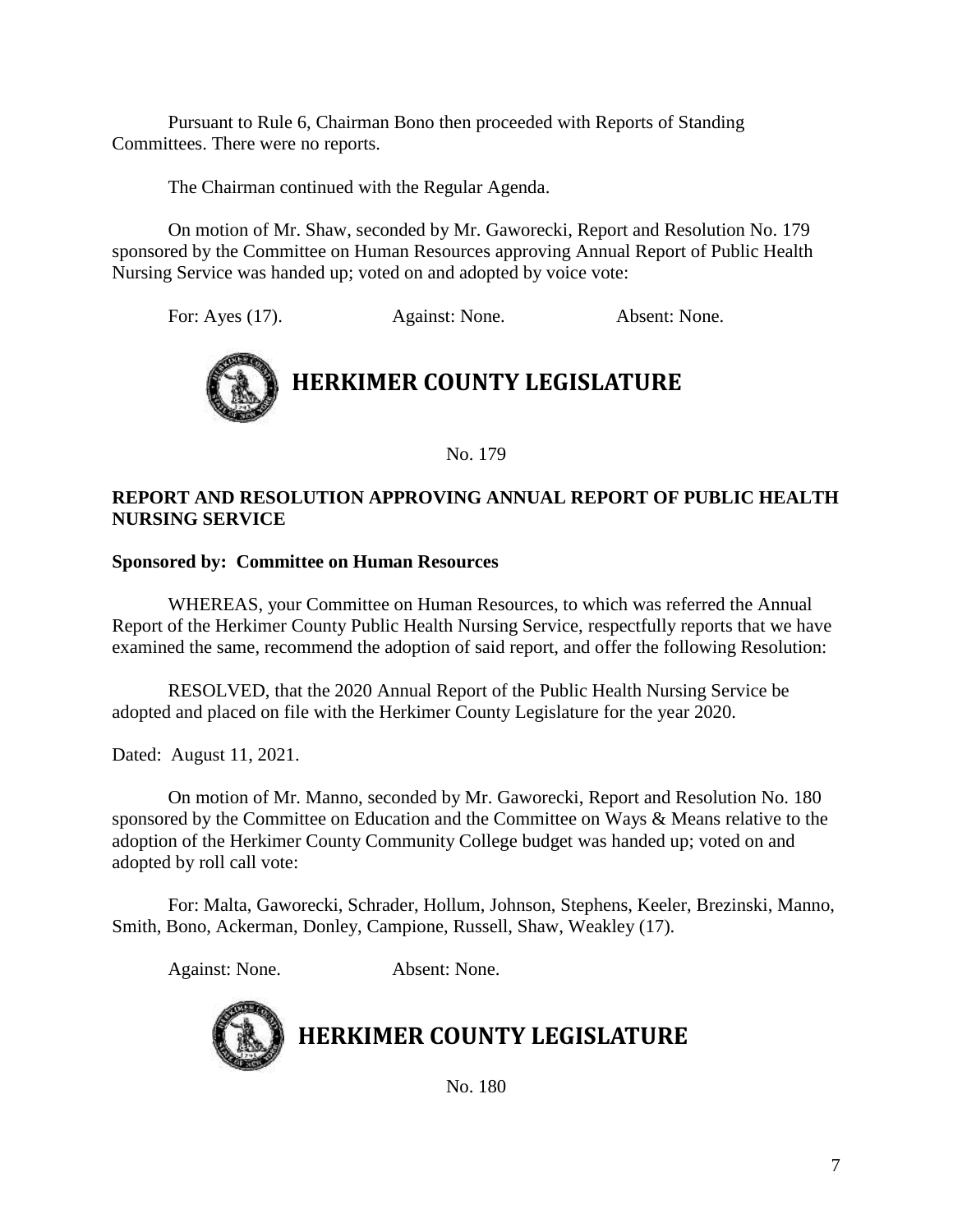# **REPORT AND RESOLUTION RELATIVE TO THE ADOPTION OF THE HERKIMER COUNTY COMMUNITY COLLEGE BUDGET**

### **Sponsored by: Committee on Education Committee on Ways and Means**

WHEREAS, the Herkimer County Legislature, having conducted a Public Hearing on the tentative budget of the Herkimer County Community College on August 11, 2021, and after hearing all parties concerning the same; now, therefore, be it

RESOLVED, that the tentative budget of the Herkimer County Community College, for the year 2021-2022, in the total amount of \$23,997,340, of which the contribution of the County of Herkimer is \$1,830,612, be adopted; and, be it further

RESOLVED, that certified copies of this Resolution be forwarded to the Herkimer County Treasurer, Auditor, Budget Officer, President of Herkimer County Community College, and Senior Vice President for Administration and Finance at Herkimer County Community College.

Dated: August 11, 2021.

On motion of Mr. Ackerman, seconded by Mr. Schrader, Report and Resolution No. 181 sponsored by the Committee on Human Resources and the Committee on Ways & Means authorizing renewal of contract for funding of Childhood Lead Poisoning Prevention Screening Services Grant and amending budget was handed up; voted on and adopted by voice vote:

For: Ayes (17). Against: None. Absent: None.



# **HERKIMER COUNTY LEGISLATURE**

No. 181

# **REPORT AND RESOLUTION AUTHORIZING RENEWAL OF CONTRACT FOR FUNDING OF CHILDHOOD LEAD POISONING PREVENTION SCREENING SERVICES GRANT AND AMENDING BUDGET**

### **Sponsored by: Committee on Human Resources Committee on Ways and Means**

WHEREAS, by Resolution No. 228 for the year 1990, this Legislature authorized a contract with the New York State Department of Health to provide grant funding for the Childhood Lead Poisoning Prevention Program screening services and to increase public knowledge about lead poisoning and its prevention, which contract has been continued for each year thereafter; and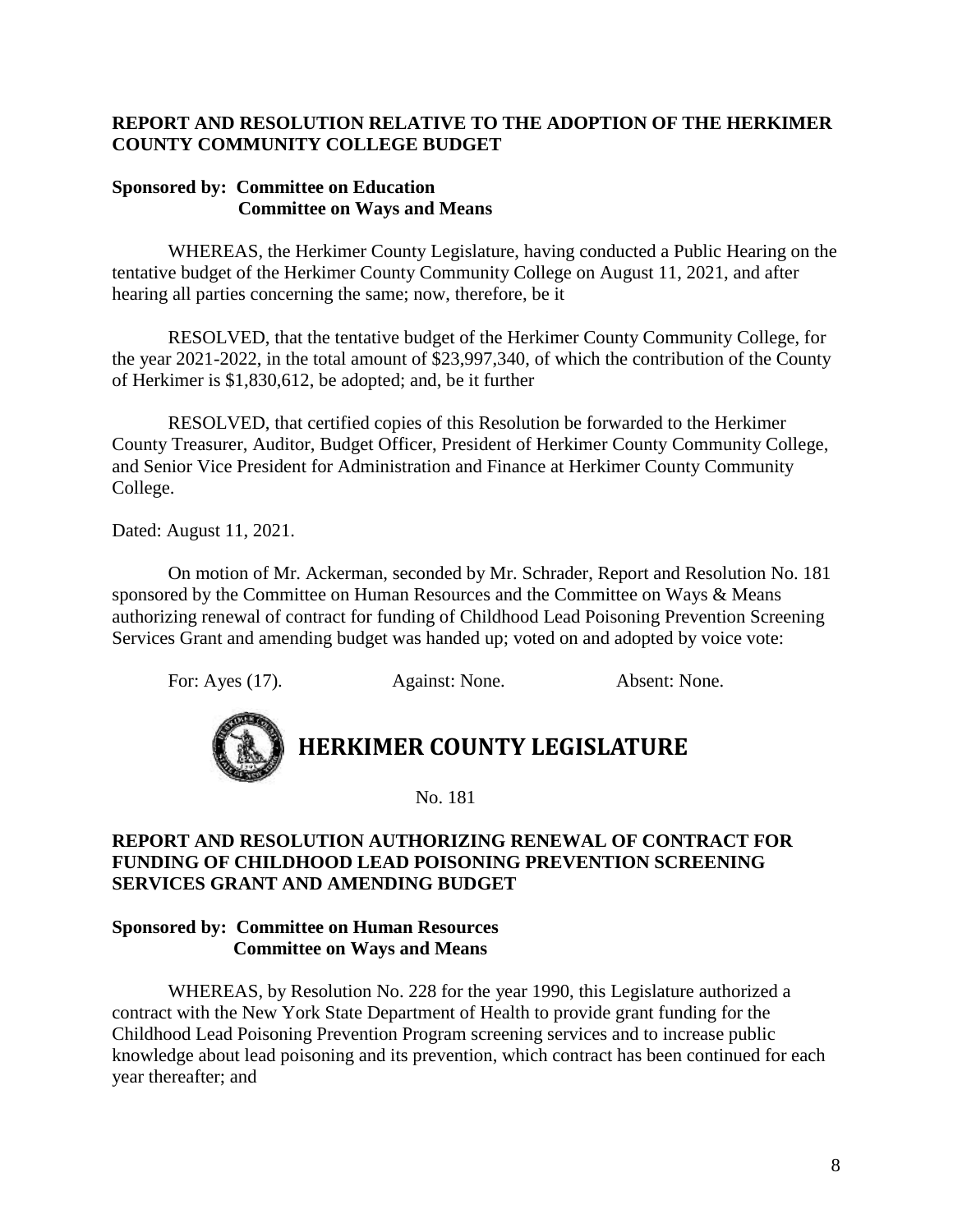WHEREAS, by letter dated July 14, 2021, from Christina Cain, Director of Public Health, your Committees have been advised of a request to renew said agreement with the New York State Department of Health for the term commencing October 1, 2020 and ending September 30, 2021 with funding for this period to be in the amount of \$39,826.00; and

WHEREAS, by letter dated July 14, 2021, from Sheri A. Ferdula, Budget Officer, this Legislature is advised of a request to amend the 2021 Budget in connection with the receipt of funding for the Childhood Lead Poisoning Prevention Program for the Herkimer County Public Health Nursing Service for the period October 1, 2020 through September 30, 2021 in the total amount of \$39,826.00; now, therefore, be it

RESOLVED, that the Chairman of the Legislature be authorized to e-sign the grant document in the amount of \$39,826.00 with the New York State Department of Health to continue the Childhood Lead Poisoning Prevention Program in the County of Herkimer for the period October 1, 2020 to September 30, 2021, unless terminated in accordance with the terms thereof; and, be it further

RESOLVED, that the 2021 Herkimer County Budget is hereby amended as follows:

| Revenue Account:        | A4189L.4489B, Lead Prevention,         | From: | \$0      |
|-------------------------|----------------------------------------|-------|----------|
|                         | State Aid                              | To:   | \$39,826 |
| <b>Expense Account:</b> | A4189L.10000-001, Lead Prev., Salaries | From: | \$0      |
|                         |                                        | To    | \$17,386 |
|                         | A4189L.41000, Lead Prev., Supplies     | From: | \$0      |
|                         |                                        | To:   | \$3,480  |
|                         | A4189L.42100, Lead Prev., Phone        | From: | \$0      |
|                         |                                        | To:   | \$1,100  |
|                         | A4189L.43000, Lead Prev., Insurance    | From: | \$0      |
|                         |                                        | To:   | \$1,000  |
|                         | A4189L.44000, Lead Prev., Contracted   | From: | \$0      |
|                         |                                        | To:   | \$4,500  |
|                         | A4189L.44000-370, Lead Prev., Copier   | From: | \$0      |
|                         |                                        | To:   | \$600    |
|                         | A4189L.46100, Lead Prev., Mileage      | From: | \$0      |
|                         |                                        | To:   | \$300    |
|                         | A4189L.46300, Lead Prev., Postage      | From: | \$0      |
|                         |                                        | To:   | \$200    |
|                         | A4189L.86000, Lead Prev., Health Ins.  | From: | \$0      |
|                         |                                        | To:   | \$11,260 |

#### and, be it further

RESOLVED, that certified copies of this Resolution be forwarded to the Herkimer County Treasurer, Auditor, Budget Officer, Director of Public Health, and the New York State Department of Health.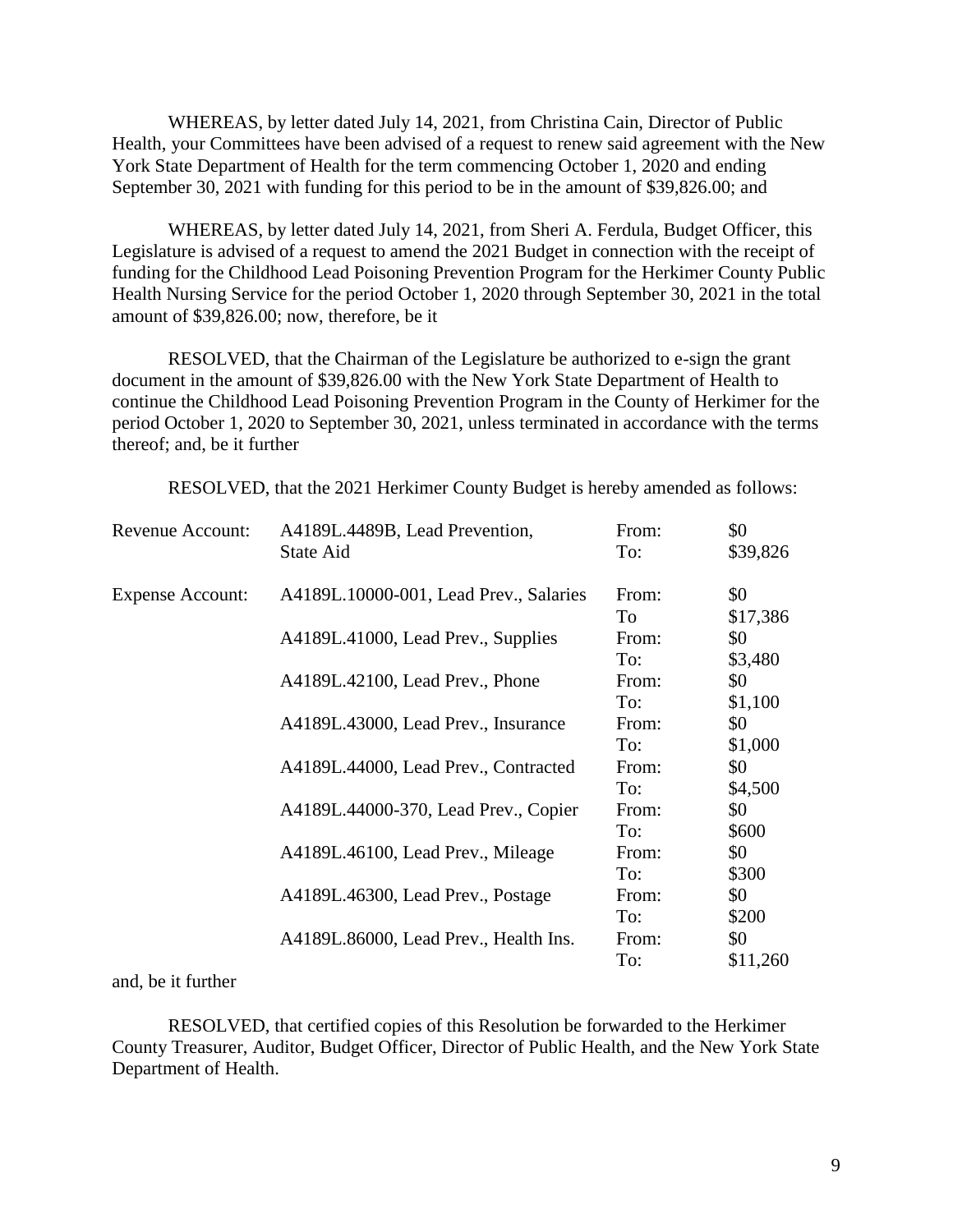Dated: August 11, 2021.

On motion of Mr. Russell, seconded by Mr. Smith, Report and Resolution No. 182 sponsored by the Committee on Human Resources and the Committee on Ways & Means amending Salary Schedule No. III in the Public Health Department was handed up; voted on and adopted by roll call vote:

For: Malta, Gaworecki, Schrader, Hollum, Johnson, Stephens, Keeler, Brezinski, Manno, Smith, Bono, Ackerman, Donley, Campione, Russell, Shaw, Weakley (17).

Against: None. Absent: None.



No. 182

### **REPORT AND RESOLUTION AMENDING SALARY SCHEDULE NO. III IN THE PUBLIC HEALTH DEPARTMENT**

### **Sponsored by: Committee on Human Resources Committee on Ways and Means**

WHEREAS, by letter dated July 14, 2021, Christina Cain, Director of Public Health, has requested to amend Salary Schedule III to create one position of Account Clerk; and

WHEREAS, by letter dated July 26, 2021, Steven R. Billings, Personnel Officer, your Committees have been advised that Salary Schedule No. III should be amended to create one position of Account Clerk in Account A4010, at a 2021 hire rate of \$27,364; now, therefore, be it

RESOLVED, that Salary Schedule No. III be amended to create one position of Account Clerk in Account A4010, at a 2021 hire rate of \$27,364; and, be it further

RESOLVED, that certified copies of this Resolution be forwarded to the Herkimer County Treasurer, Auditor, Budget Officer, Personnel Officer, and Director of Public Health.

Dated: August 11, 2021.

On motion of Mr. Stephens, seconded by Mr. Johnson, Report and Resolution No. 183 sponsored by the Committee on Human Resources and the Committee on Ways & Means authorizing contract with the State of New York for funding for Early Intervention Administration Program was handed up; voted on and adopted by voice vote:

| For: Ayes $(17)$ . | Against: None. | Absent: None. |
|--------------------|----------------|---------------|
|--------------------|----------------|---------------|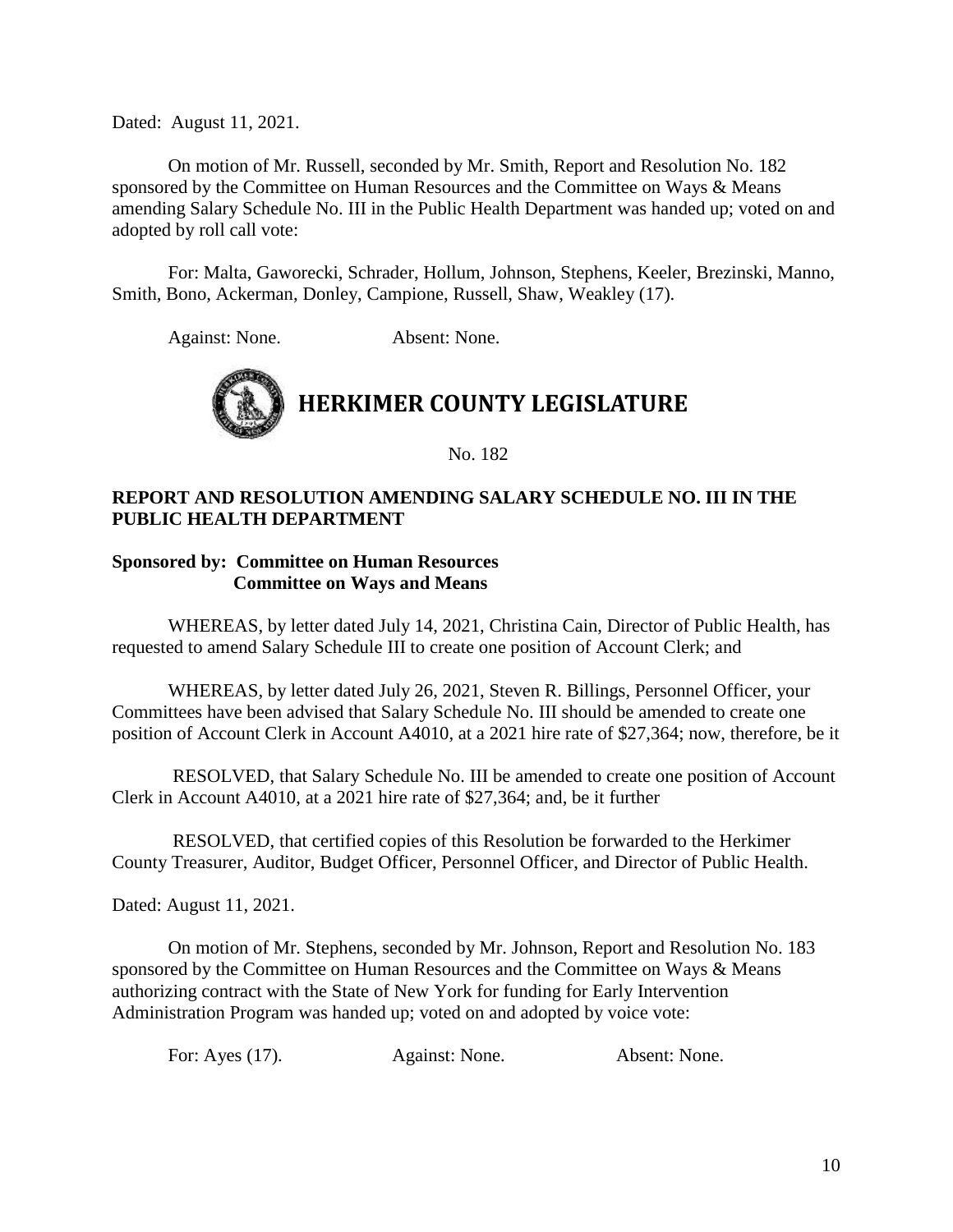

No. 183

### **REPORT AND RESOLUTION AUTHORIZING CONTRACT WITH THE STATE OF NEW YORK FOR FUNDING FOR EARLY INTERVENTION ADMINISTRATION PROGRAM**

### **Sponsored by: Committee on Human Resources Committee on Ways and Means**

WHEREAS, by letter dated July 12, 2021, from Christina Cain, Director of Public Health, this Legislature is advised that the New York State Department of Health has submitted a contract providing for the renewal of the Early Intervention Administration Program grant in the total amount of \$200,865.00; and

WHEREAS, said agreement shall be effective for the term October 1, 2021 through September 30, 2026, with each year being \$40,173; and

WHEREAS, the County of Herkimer has qualified personnel, facilities and expertise to provide the services required under the terms of the agreement; now, therefore, be it

RESOLVED, that the Chairman of this Legislature is hereby authorized to complete by electronic signature a contract with the New York State Department of Health, on behalf of the County of Herkimer for an Early Intervention Administration grant in the total amount of \$200,865.00, with said grant to be for the period October 1, 2021 through September 30, 2026; and, be it further

RESOLVED, that certified copies of this Resolution be forwarded to the Herkimer County Treasurer, Auditor, Budget Officer, Director of Public Health, and New York State Department of Health.

Dated: August 11, 2021.

On motion of Mr. Donley, seconded by Mr. Weakley, Report and Resolution No. 184 sponsored by the Committee on County Planning & Development and the Committee on Ways & Means amending Resolution No. 117 of 2021 awarding bid for bus service for the Old Forge Area Transportation Program for the 2021 Summer Youth Employment Program was handed up; voted on and adopted by voice vote:

| For: Ayes (17). | Against: None. | Absent: None. |
|-----------------|----------------|---------------|
|                 |                |               |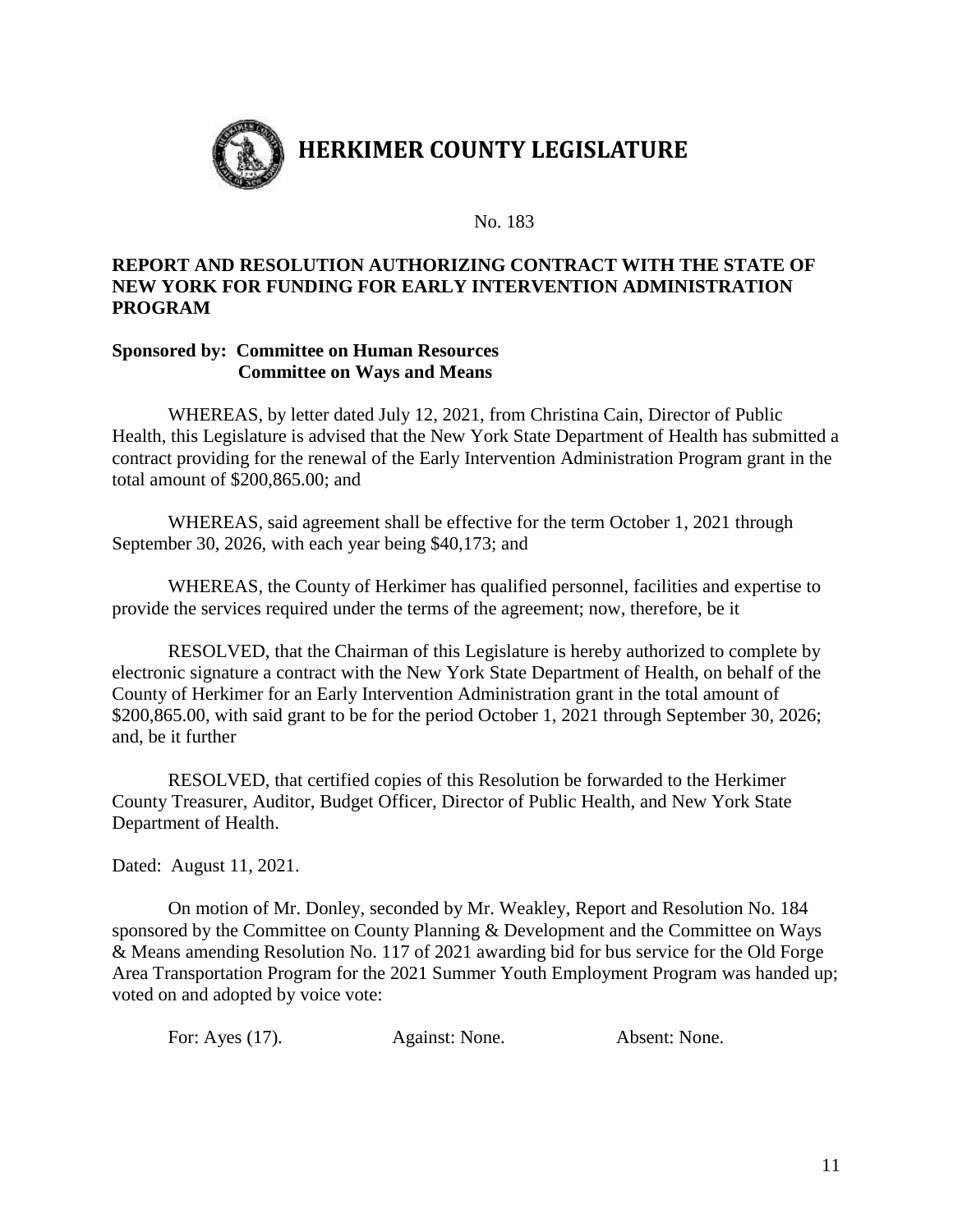

## **REPORT AND RESOLUTION AMENDING RESOLUTION NO. 117 OF 2021 AWARDING BID FOR BUS SERVICE FOR THE OLD FORGE AREA TRANSPORTATION PROGRAM FOR THE 2021 SUMMER YOUTH EMPLOYMENT PROGRAM**

### **Sponsored by: Committee on County Planning and Development Committee on Ways and Means**

WHEREAS, Resolution No. 117 of 2021, adopted on May 19, 2021, awarded a bid for services for the Old Forge Area Transportation Program for the 2021 Summer Youth Employment Program; and

WHEREAS, by communication dated July 1, 2021, from Gina Giacovelli, Director of the Youth Bureau, this Legislature is advised that a request has been made by Enchanted Forest Water Safari to increase the number of buses from one to two on the following dates: 8/23/21, 8/24/21, 8/25/21, 8/26/21, 8/27/21, 9/4/21, and 9/5/21 to accommodate extra staff needed at the park; and

WHEREAS, the current contract with Hale Transportation is for \$540.00 per bus per day, for a total of \$73,980.00, the amended amount would include an additional \$3,780, for a new total contract of \$77,760.00; now, therefore, be it

RESOLVED, that Resolution No. 117 of 2021 be amended to increase the number of buses from one to two on the following dates: 8/23/21, 8/24/21, 8/25/21, 8/26/21, 8/27/21, 9/4/21, and 9/5/21, for an additional price of \$3,780, with a new total contract of \$77,760.00; and, be it further

RESOLVED, that in all other respects Resolution No. 117 of 2021 shall remain in full force and effect; and, be it further

RESOLVED, that certified copies of this Resolution be forwarded to the Herkimer County Treasurer, Auditor, Budget Officer, Executive Director of the Youth Bureau, Enchanted Forest Water Safari, and Hale Transportation.

Dated: August 11, 2021.

On motion of Mr. Smith, seconded by Mr. Gaworecki, Report and Resolution No. 185 sponsored by the Committee on Ways & Means amending Resolution No. 364 of 2020 authorizing attendance at conferences for municipal officers and employees during the year 2021 was handed up; voted on and adopted by voice vote: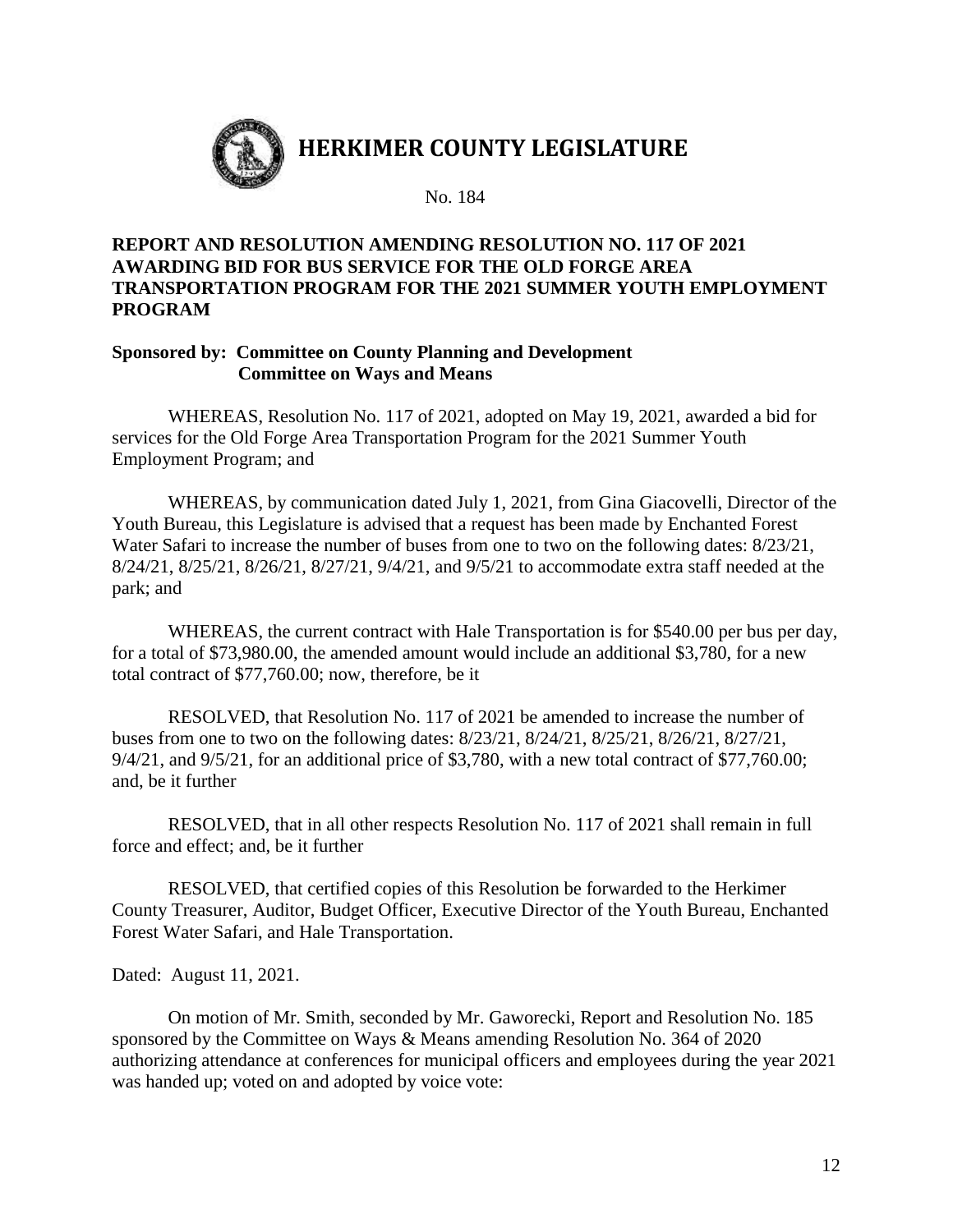For: Ayes (17). Against: None. Absent: None.



No. 185

# **REPORT AND RESOLUTION AMENDING RESOLUTION NO. 364 OF 2020 AUTHORIZING ATTENDANCE AT CONFERENCES FOR MUNICIPAL OFFICERS AND EMPLOYEES DURING THE YEAR 2021**

### **Sponsored by: Committee on Ways and Means**

WHEREAS, on December 16, 2020 this Legislature adopted Resolution No. 364 authorizing attendance at conferences for municipal officers and employees during the year 2021; and

WHEREAS, by communication dated July 6, 2021, from Garry Murphy, Director of Probation, request is made to add attendance at the Law Enforcement Directors Association of New York State (LETDANYS), for the Probation Supervisor to attend, and further requests said Resolution No. 364 of 2020 be amended to reflect said change; now, therefore, be it

RESOLVED, that Resolution No. 364 adopted on December 16, 2020 be amended under Probation Supervisor, to add attendance at the Law Enforcement Directors Association of New York State (LETDANYS); and, be it further

RESOLVED, that in all other respects Resolution No. 364 of 2020 shall remain in full force and effect; and, be it further

RESOLVED, that certified copies of this Resolution be forwarded to the Herkimer County Treasurer, Auditor, Budget Officer, and Probation Director.

Dated: August 11, 2021.

On motion of Mr. Campione, seconded by Mr. Gaworecki, Report and Resolution No. 186 sponsored by the Committee on County Planning & Development and the Committee on Ways & Means authorizing sub-lease agreement with the Office of Adult Career and Continuing Education Services was handed up; voted on and adopted by voice vote:

For: Ayes (17). Against: None. Absent: None.



# **HERKIMER COUNTY LEGISLATURE**

No. 186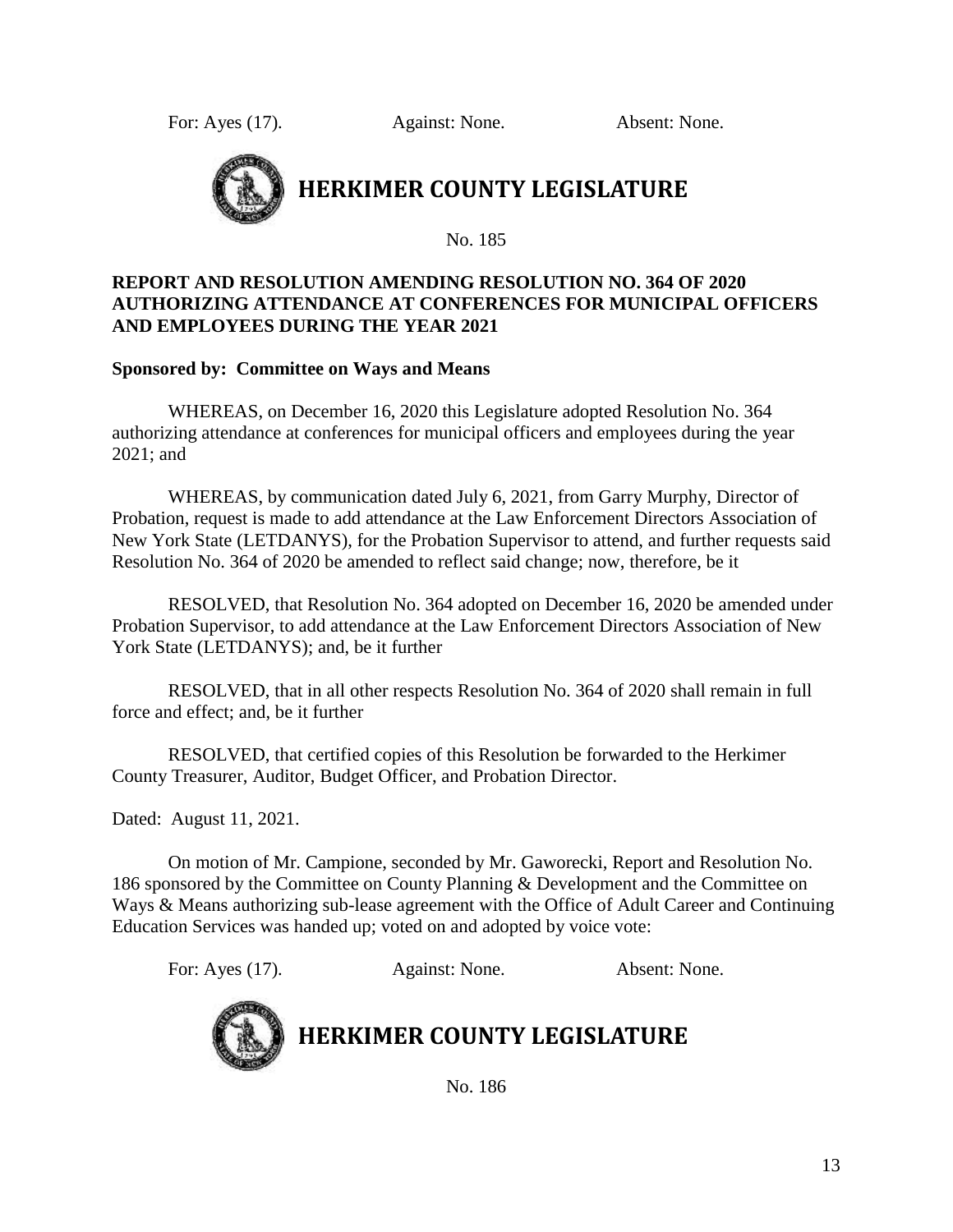# **REPORT AND RESOLUTION AUTHORIZING SUB-LEASE AGREEMENT WITH THE OFFICE OF ADULT CAREER AND CONTINUING EDUCATION SERVICES**

### **Sponsored by: Committee on County Planning & Development Committee on Ways & Means**

WHEREAS, by letter dated July 21, 2021 from Karin Piseck, Director of Employment and Training, your Committee has been advised that it is necessary to enter into a sub-lease agreement with the Office of Adult Career and Continuing Education Services-Vocational Rehabilitation (ACCES-VR) for use of office space at the Working Solutions One Stop Center located at 320 North Prospect Street, Herkimer, New York; and

WHEREAS, said agreement would be for a term of three months commencing July 1, 2021 through September 30, 2021 and will provide office space in the Working Solutions One Stop Center for use by the Office of Adult Career and Continuing Education Services for the purpose of assisting and serving its customers, with payment to the County to be in the amount of \$583.33 per month; now, therefore, be it

RESOLVED, that the Chairman of this Legislature is hereby authorized to execute a sublease Agreement on behalf of the County of Herkimer with the Office of Adult Career and Continuing Education Services, containing the above terms and conditions, with further terms and conditions subject to the approval of the Herkimer County Attorney; and, be it further

RESOLVED, that certified copies of this Resolution be forwarded to the Herkimer County Treasurer, Auditor, Budget Officer, Director of Employment and Training, and the Office of Adult Career and Continuing Education Services.

Dated: August 11, 2021.

On motion of Mr. Hollum, seconded by Mr. Weakley, Report and Resolution No. 187 sponsored by the Committee on Administration/Veterans' Affairs and the Committee on Ways & Means accepting grant, authorizing Chairman to sign contract, establishing accounts, and amending budget in Board of Elections was handed up; voted on and adopted by voice vote:

For: Ayes (17). Against: None. Absent: None.



# **HERKIMER COUNTY LEGISLATURE**

No. 187

# **REPORT AND RESOLUTION ACCEPTING GRANT, AUTHORIZING CHAIRMAN TO SIGN CONTRACT, ESTABLISHING ACCOUNTS, AND AMENDING BUDGET IN BOARD OF ELECTIONS**

**Sponsored by: Committee on Administration/Veterans' Affairs**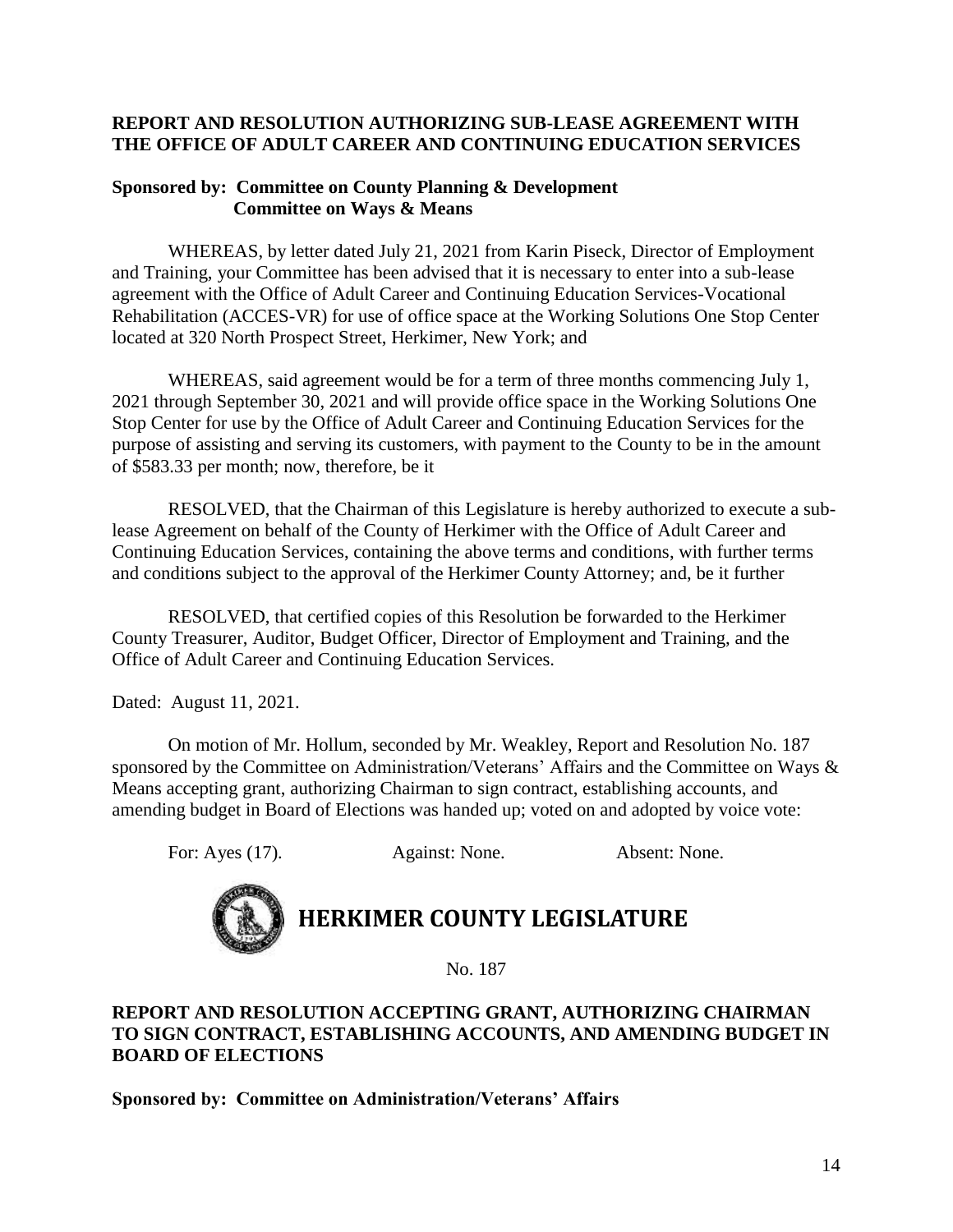### **Committee on Ways and Means**

WHEREAS, by letter dated July 1, 2021, from Kim S. Tranter and Robert A. Drumm, Commissioners of Elections, this Legislature is advised of a request to accept grant funding, authorize Chairman to sign the contract, create accounts, and amend the budget in connection with an Early Voting Expansion Grant in Board of Elections in the amount of \$18,433.89, the funding will run from April 7, 2021 through January 28, 2022; and

WHEREAS, by letter dated July 26, 2021, Sheri A. Ferdula, Budget Officer/Purchasing Agent has requested accounts be created and the 2021 budget be amended as follows:

| Revenue Account:         | A1450M.3089M, EV Expand, State Aid                                                | \$18,433.89            |
|--------------------------|-----------------------------------------------------------------------------------|------------------------|
| <b>Expense Accounts:</b> | A1450M.41000, EV Expand, Supplies<br>A1450M.44000, EV Expand, Contracted Services | \$3,000<br>\$10,433.89 |
|                          | A1450M.46300, EV Expand, Postage and Freight.                                     | \$5,000                |

now, therefore, be it

RESOLVED, that this Legislature hereby accepts receipt of the Early Voting Expansion Grant in the amount of \$18,433.89, and amends the budget as listed; and, be it further

RESOLVED, that the Chairman of this Legislature is authorized to sign all necessary documents relating to this grant; and, be it further

RESOLVED, that certified copies of this Resolution be forwarded to the Herkimer County Treasurer, Auditor, Budget Officer, and Commissioners of Elections.

Dated: August 11, 2021.

On motion of Mr. Hollum, seconded by Mr. Stephens, Report and Resolution No. 188 sponsored by the Committee on Administration/Veterans' Affairs and the Committee on Ways & Means accepting grant, authorizing Chairman to sign contract, establishing accounts, and amending budget in Board of Elections was handed up; voted on and adopted by voice vote:

For: Ayes (17). Against: None. Absent: None.



# **HERKIMER COUNTY LEGISLATURE**

No. 188

### **REPORT AND RESOLUTION ACCEPTING GRANT, AUTHORIZING CHAIRMAN TO SIGN CONTRACT, ESTABLISHING ACCOUNTS, AND AMENDING BUDGET IN BOARD OF ELECTIONS**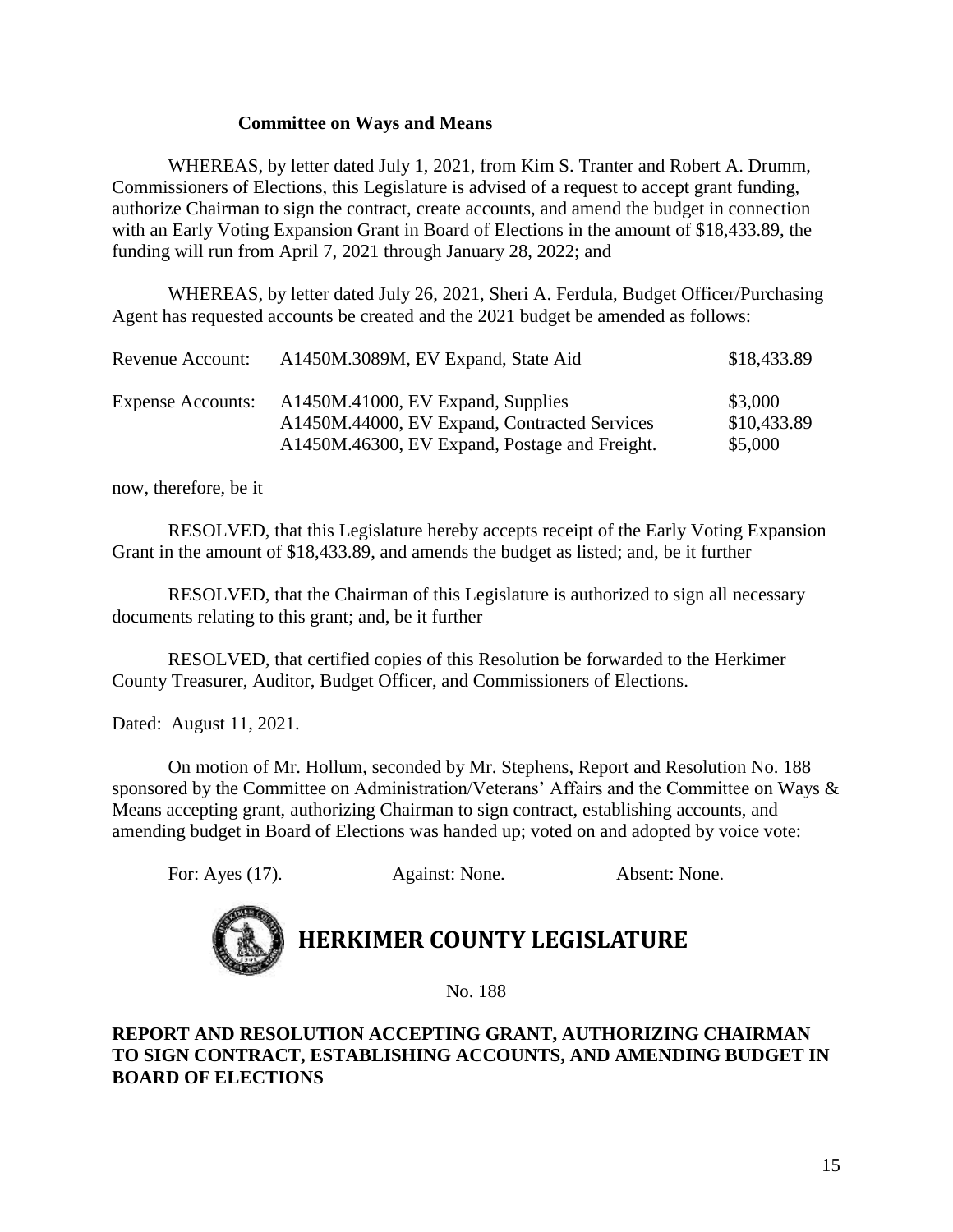### **Sponsored by: Committee on Administration/Veterans' Affairs Committee on Ways and Means**

WHEREAS, by letter dated July 1, 2021, from Kim S. Tranter and Robert A. Drumm, Commissioners of Elections, this Legislature is advised of a request to accept grant funding, authorize Chairman to sign the contract, create accounts, and amend the budget in connection with a Technology Innovation and Election Resource Grant Program in Board of Elections in the amount of \$64,184.92, the funding will run from April 7, 2021 through January 27, 2023; and

WHEREAS, by letter dated July 26, 2021, Sheri A. Ferdula, Budget Officer/Purchasing Agent has requested accounts be created and the 2021 budget be amended as follows:

| Revenue Account:         | A1450L.3089L, TIER, State Aid                                           | \$64,184.92             |
|--------------------------|-------------------------------------------------------------------------|-------------------------|
| <b>Expense Accounts:</b> | A1450L.41000, TIER, Supplies<br>A1450L.44000, TIER, Contracted Services | \$10,000<br>\$49,184.92 |
|                          | A1450L.46300, TIER, Postage and Freight.                                | \$5,000                 |

now, therefore, be it

RESOLVED, that this Legislature hereby accepts receipt of the Technology Innovation and Election Resource Grant in the amount of \$64,184.92, and amends the budget as listed; and, be it further

RESOLVED, that the Chairman of this Legislature is authorized to sign all necessary documents relating to this grant; and, be it further

RESOLVED, that certified copies of this Resolution be forwarded to the Herkimer County Treasurer, Auditor, Budget Officer, and Commissioners of Elections.

Dated: August 11, 2021.

On motion of Mr. Ackerman, seconded by Mr. Shaw, Report and Resolution No. 189 sponsored by the Committee on Human Resources and the Committee on Ways & Means awarding contract for Meals on Wheels for the Old Forge area was handed up; voted on and adopted by voice vote:

For: Ayes (17). Against: None. Absent: None.



**HERKIMER COUNTY LEGISLATURE**

No. 189

### **REPORT AND RESOLUTION AWARDING CONTRACT FOR MEALS ON WHEELS FOR THE OLD FORGE AREA**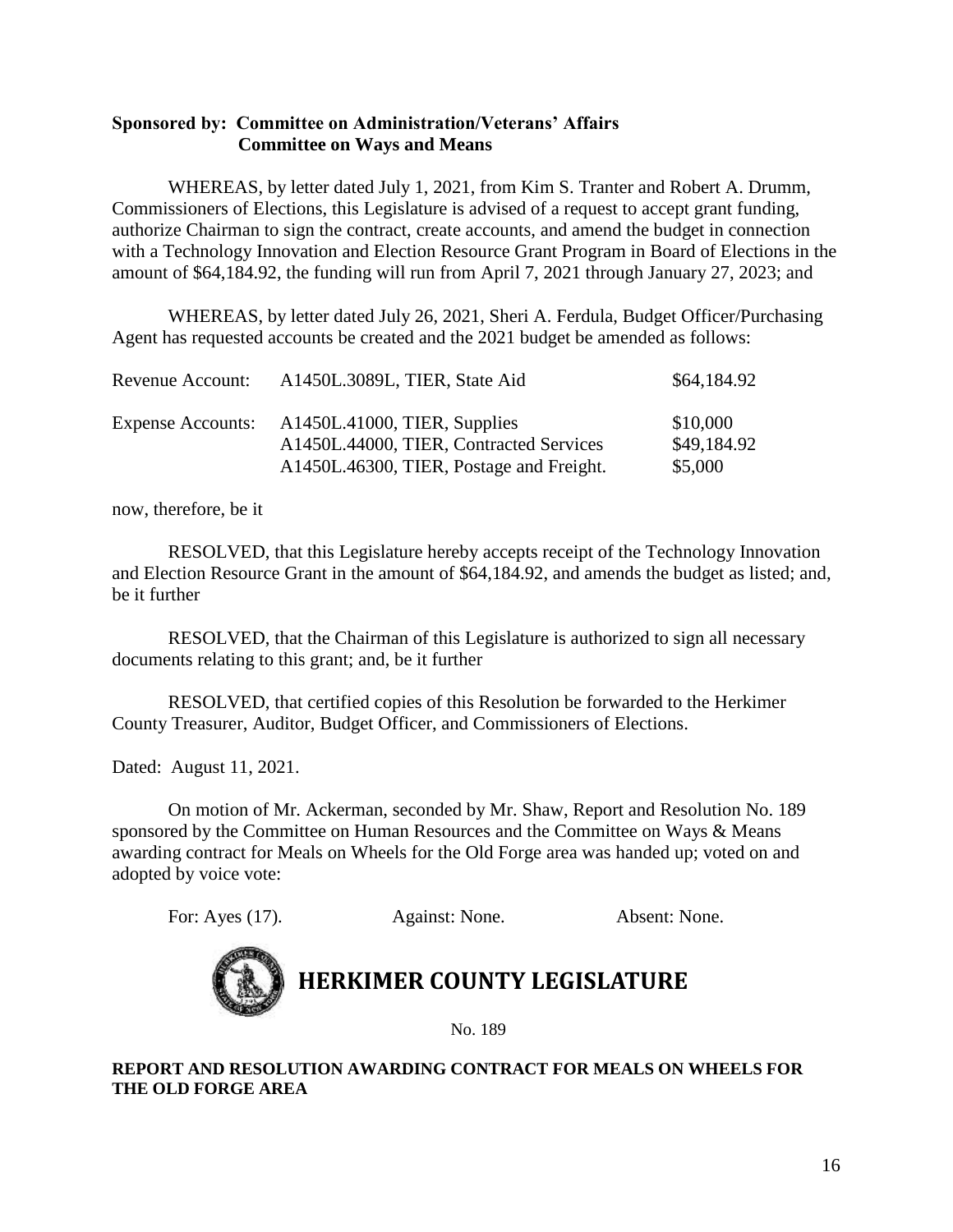### **Sponsored by: Committee on Human Resources Committee on Ways and Means**

WHEREAS, this Legislature is informed by communication dated July 20, 2021 from Kathy Fox, Director of the Office for the Aging, that the Herkimer County Office for the Aging, through federal grants received and local sharing, has funds for the Meals on Wheels Programs and reports that the lowest bid price, including the cost of transportation and delivery, has been calculated by and provided by the Office for the Aging; now, therefore, be it

RESOLVED, that the Herkimer County Legislature hereby authorizes a catering contract for the Meals on Wheels for the period of July 1, 2021 to December 31, 2022, the contract will have an option for two one-year contract renewals with a cost-of-living adjustment each year and the contract would contain a 60-day termination of contract provision:

| Area:                        | <b>Number of meals:</b> | Cost:                                  |
|------------------------------|-------------------------|----------------------------------------|
| Old Forge Area & Other Rural | Up to 40 meals/day      | \$7.15 meal, up to \$70,356.00 for the |
| Areas:                       |                         | 12 month period                        |
| Pur Foods LLC dba Mom's      |                         |                                        |
| Meals                        |                         |                                        |
|                              |                         |                                        |

and, be it further

RESOLVED, that the Chairman of the Herkimer County Legislature is hereby authorized to execute said contract on behalf of the County of Herkimer; and, be it further

RESOLVED, that certified copies of this Resolution be forwarded to the Herkimer County Treasurer, Auditor, Budget Officer, Director of the Office for the Aging, and Mom's Meals.

Dated: August 11, 2021.

On motion of Mr. Stephens, seconded by Mr. Smith, Report and Resolution No. 190 sponsored by the Committee on Public Safety & Emergency Management and the Committee on Ways & Means approving the installation of new antennas at 911 Center towers was handed up; voted on and adopted by voice vote:

For: Ayes (17). Against: None. Absent: None.



# **HERKIMER COUNTY LEGISLATURE**

No. 190

# **REPORT AND RESOLUTION APPROVING THE INSTALLATION OF NEW ANTENNAS AT 911 CENTER TOWERS**

**Sponsored by: Committee on Public Safety & Emergency Management Committee on Ways and Means**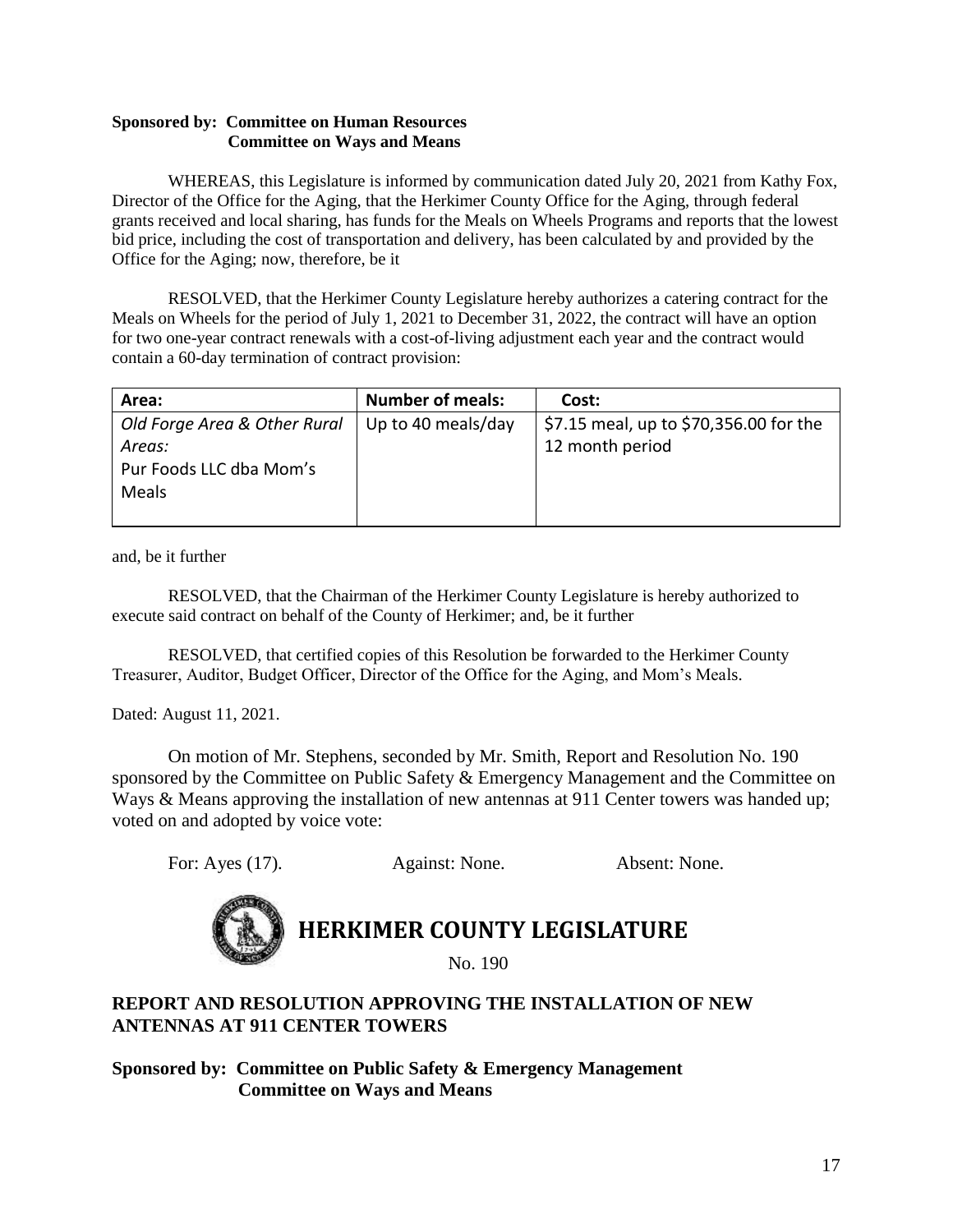WHEREAS, by letter dated July 20, 2021, John Raymond, Director of Emergency Services has requested to expend funds from the Statewide Interoperable Communications Grant (SICG-19) to install new antennas at the 911 Center Tower for interoperability with Oneida County, future expansion of the fire radio system, and removal of decommissioned antennas from the tower; and

WHEREAS, this letter further advises that a quote was received from JPJ Electronics Inc. for this project at a cost of \$19,742.66; now, therefore, be it

RESOLVED, that the Herkimer County Legislature hereby approves the purchase and installation of additional new antennas at the 911 Center Tower from JPJ Electronics Inc. at a cost of \$19,742.66; and, be it further

RESOLVED, that certified copies of this Resolution be forwarded to the Herkimer County Treasurer, Auditor, Budget Officer, Director of Emergency Services, and JPJ Electronics, Inc.

Dated: August 11, 2021.

On motion of Mr. Stephens, seconded by Mr. Malta, Report and Resolution No. 191 sponsored by the Committee on Public Safety & Emergency Management and the Committee on Ways & Means approving the installation of additional antennas at the Spohn Hill Communications Tower was handed up; voted on and adopted by voice vote:

For: Ayes (17). Against: None. Absent: None.



# **HERKIMER COUNTY LEGISLATURE**

No. 191

# **REPORT AND RESOLUTION APPROVING THE INSTALLATION OF ADDITIONAL ANTENNAS AT THE SPOHN HILL COMMUNICATIONS TOWER**

### **Sponsored by: Committee on Public Safety & Emergency Management Committee on Ways and Means**

WHEREAS, by letter dated July 20, 2021, John Raymond, Director of Emergency Services has requested to expend funds from the Statewide Interoperable Communications Grant (SICG-19) to install additional antennas at the Spohn Hill Communications Tower in the Town of Columbia; and

WHEREAS, this letter further advises that a quote was received from JPJ Electronics Inc. for this project at a cost of \$9,734.16; now, therefore, be it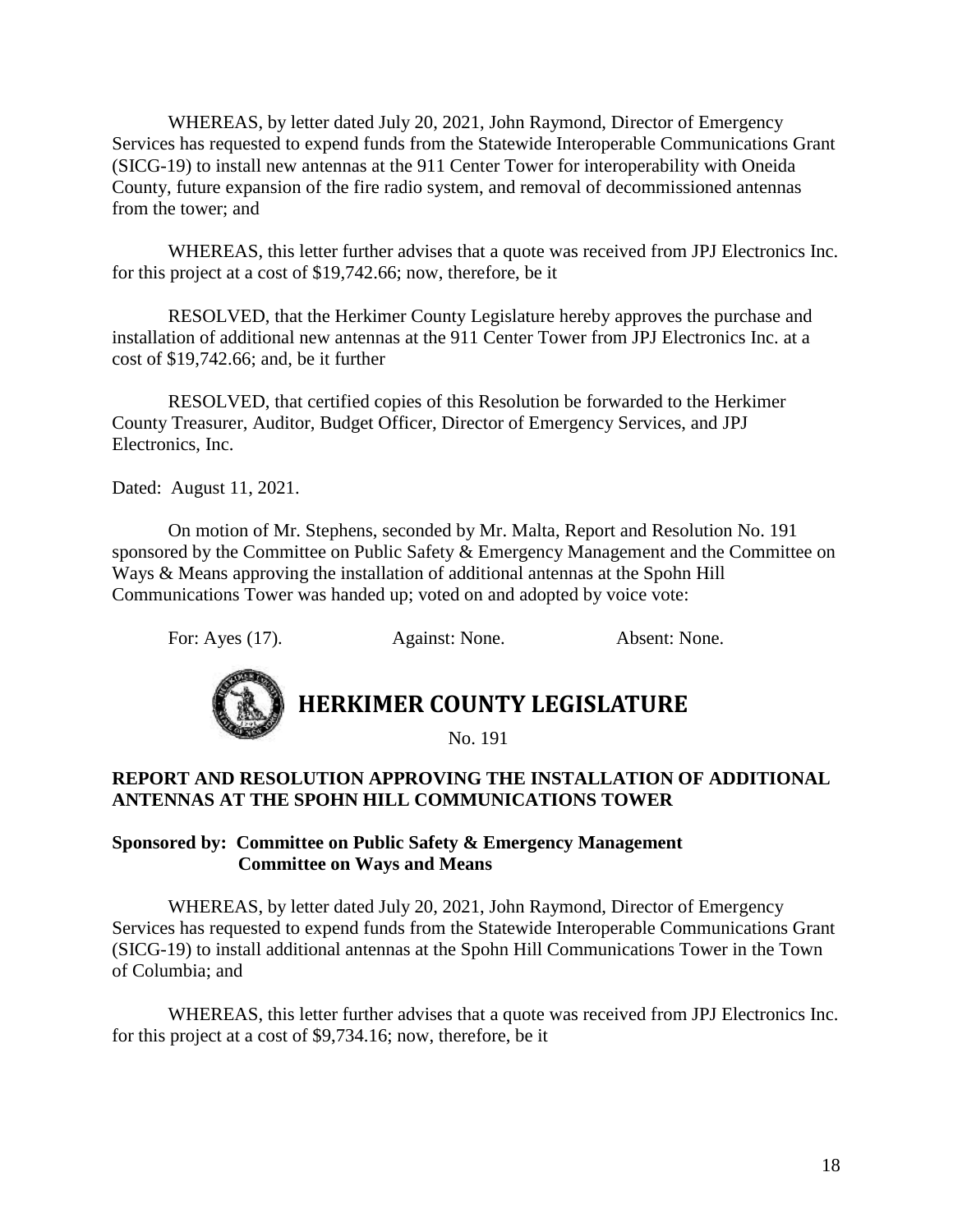RESOLVED, that the Herkimer County Legislature hereby approves the purchase and installation of additional antennas at the Spohn Hill Communications Tower from JPJ Electronics Inc. at a cost of \$9,734.16; and, be it further

RESOLVED, that certified copies of this Resolution be forwarded to the Herkimer County Treasurer, Auditor, Budget Officer, Director of Emergency Services, and JPJ Electronics, Inc.

Dated: August 11, 2021.

On motion of Mr. Smith, seconded by Mr. Donley, Report and Resolution No. 192 sponsored by the Committee on Public Safety & Emergency Management and the Committee on Ways & Means approving the replacement of an antenna at the Dairy Hill Communications Tower was handed up; voted on and adopted by voice vote:

For: Ayes (17). Against: None. Absent: None.



# **HERKIMER COUNTY LEGISLATURE**

No. 192

# **REPORT AND RESOLUTION APPROVING THE REPLACEMENT OF AN ANTENNA AT THE DAIRY HILL COMMUNICATIONS TOWER**

# **Sponsored by: Committee on Public Safety & Emergency Management Committee on Ways and Means**

WHEREAS, by letter dated July 20, 2021, John Raymond, Director of Emergency Services has requested to expend funds from the Statewide Interoperable Communications Grant (SICG-19) to replace an antenna for ARES-RACES at the Dairy Hill Communications Tower in the Town of Norway; and

WHEREAS, this letter further advises that a quote was received from JPJ Electronics Inc. for this project at a cost of \$4,914.54; now, therefore, be it

RESOLVED, that the Herkimer County Legislature hereby approves the purchase and installation of an antenna for ARES-RACES at the Dairy Hill Communications Tower from JPJ Electronics Inc. at a cost of \$4,914.54; and, be it further

RESOLVED, that certified copies of this Resolution be forwarded to the Herkimer County Treasurer, Auditor, Budget Officer, Director of Emergency Services, and JPJ Electronics, Inc.

Dated: August 11, 2021.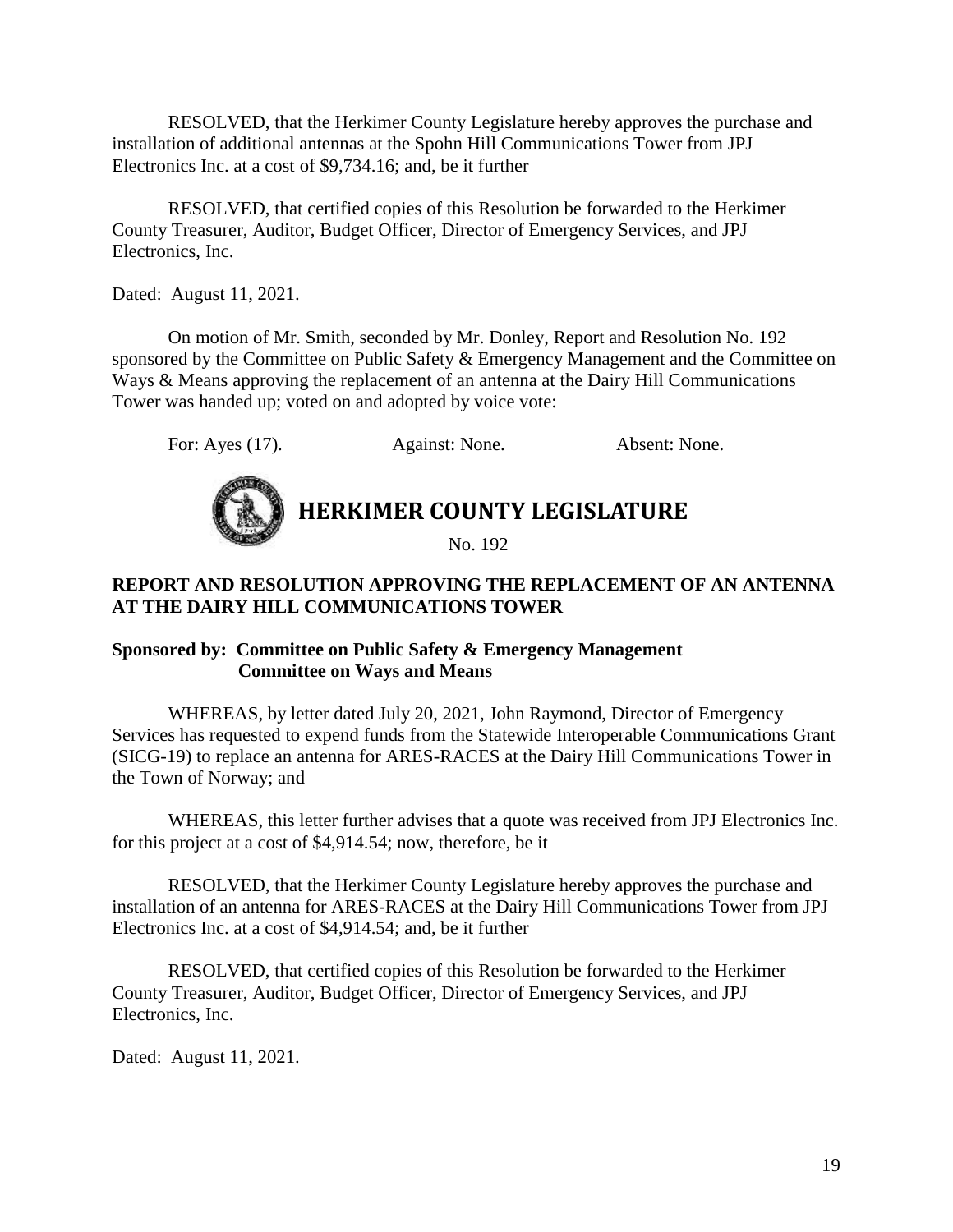On motion of Mr. Russell, seconded by Mr. Stephens, Report and Resolution No. 193 sponsored by the Committee on Public Safety & Emergency Management and the Committee on Ways & Means amending Resolution No. 307 of 2020 and authorizing shift differentials for Public Safety Telecommunicators was handed up; discussion was held; voted on and adopted by roll call vote:

For: Malta, Gaworecki, Schrader, Hollum, Johnson, Stephens, Keeler, Brezinski, Manno, Smith, Bono, Ackerman, Donley, Campione, Russell, Shaw, Weakley (17).

Against: None. Absent: None.



No. 193

# **REPORT AND RESOLUTION AMENDING RESOLUTION NO. 307 OF 2020 AND AUTHORIZING SHIFT DIFFERENTIALS FOR PUBLIC SAFETY TELECOMMUNICATORS**

## **Sponsored by: Committee on Public Safety & Emergency Management Committee on Ways and Means**

WHEREAS, Resolution No. 307 of 2020 adopted the hourly salary schedule; and

WHEREAS, by letter dated July 30, 2021, from Steve Billings, Personnel Officer, this Legislature is advised of a request to amend Resolution No. 307 by changing the hourly rate of employees under the title of Public Safety Telecommunicators from \$14.28 per hour to \$16.01 per hour; and

WHEREAS, letter further requests that authorization is given for the part-time Public Safety Telecommunicators receive shift differentials of \$0.51 per hour for hours worked between 5:00 p.m. and midnight, \$0.76 per hour for hours worked between midnight and 7:00a.m., additionally, any part-time Public Safety Telecommunicator that works on a recognized holiday, as defined by the CSEA Collective Bargaining Agreement, will receive \$24.02 per hour (16.01 at time and one half) for hours worked; and

WHEREAS, your Committees have considered said request and recommend said change; now, therefore, be it

RESOLVED, that Resolution No. 307 of 2020 be amended to change the hourly rate of employees under the title of Public Safety Telecommunicators from \$14.28 per hour to \$16.01 per hour; and, be it further

RESOLVED, that authorization is given for the part-time Public Safety Telecommunicators receive shift differentials of \$0.51 per hour for hours worked between 5:00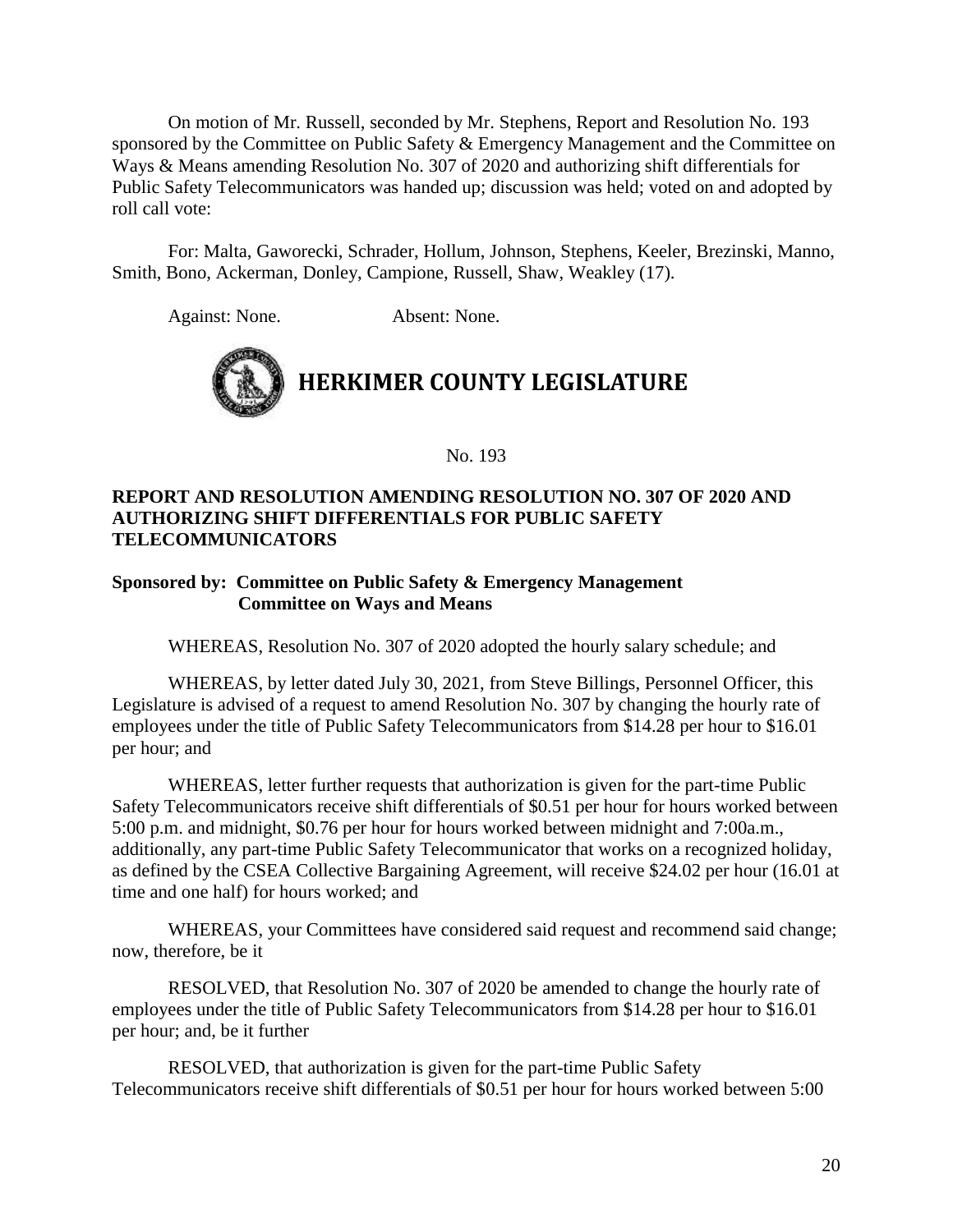p.m. and midnight, \$0.76 per hour for hours worked between midnight and 7:00a.m., additionally, any part-time Public Safety Telecommunicator that works on a recognized holiday, as defined by the CSEA Collective Bargaining Agreement, will receive \$24.02 per hour (16.01 at time and one half) for hours worked, effective August 14, 2021; and, be it further

RESOLVED, that certified copies of this Resolution be forwarded to the Herkimer County Treasurer, Auditor, Budget Officer, Personnel Officer, and Director of Emergency Services.

Dated: August 11, 2021.

On motion of Mr. Stephens, seconded by Mr. Johnson, Report and Resolution No. 194 sponsored by the Committee on Human Resources reappointing Commissioner of Social Services was handed up; voted on and adopted by voice vote:

For: Ayes (17). Against: None. Absent: None.

Mr. Seymour thanked the Legislature for the reappointment.

# **HERKIMER COUNTY LEGISLATURE**

No. 194

# **REPORT AND RESOLUTION REAPPOINTING COMMISSIONER OF SOCIAL SERVICES**

# **Sponsored by: Committee on Human Resources**

WHEREAS, by letter dated June 28, 2021 from the State Office of Temporary and Disability Assistance, this Legislature is advised that the term of the Commissioner of Social Services of the County of Herkimer shall expire on September 30, 2021; and

WHEREAS, the Commissioner of Social Services of the County of Herkimer is appointed pursuant to the provisions of Section 116 of the Social Services Law of the State of New York; now, therefore, be it

RESOLVED, that Timothy J. Seymour of Ilion, New York, is hereby reappointed Commissioner of Social Services for the County of Herkimer pursuant to Section 116 of the Social Services Law of the State of New York, for a term of five years commencing October 1, 2021 through September 30, 2026, at the annual salary as established in the 2021 Salary Schedule I adopted by this Legislature; and, be it further

RESOLVED, that certified copies of this Resolution be forwarded to the Herkimer County Treasurer, Auditor, Budget Officer, Personnel Officer, Timothy J. Seymour, and the New York State Office of Temporary and Disability Assistance.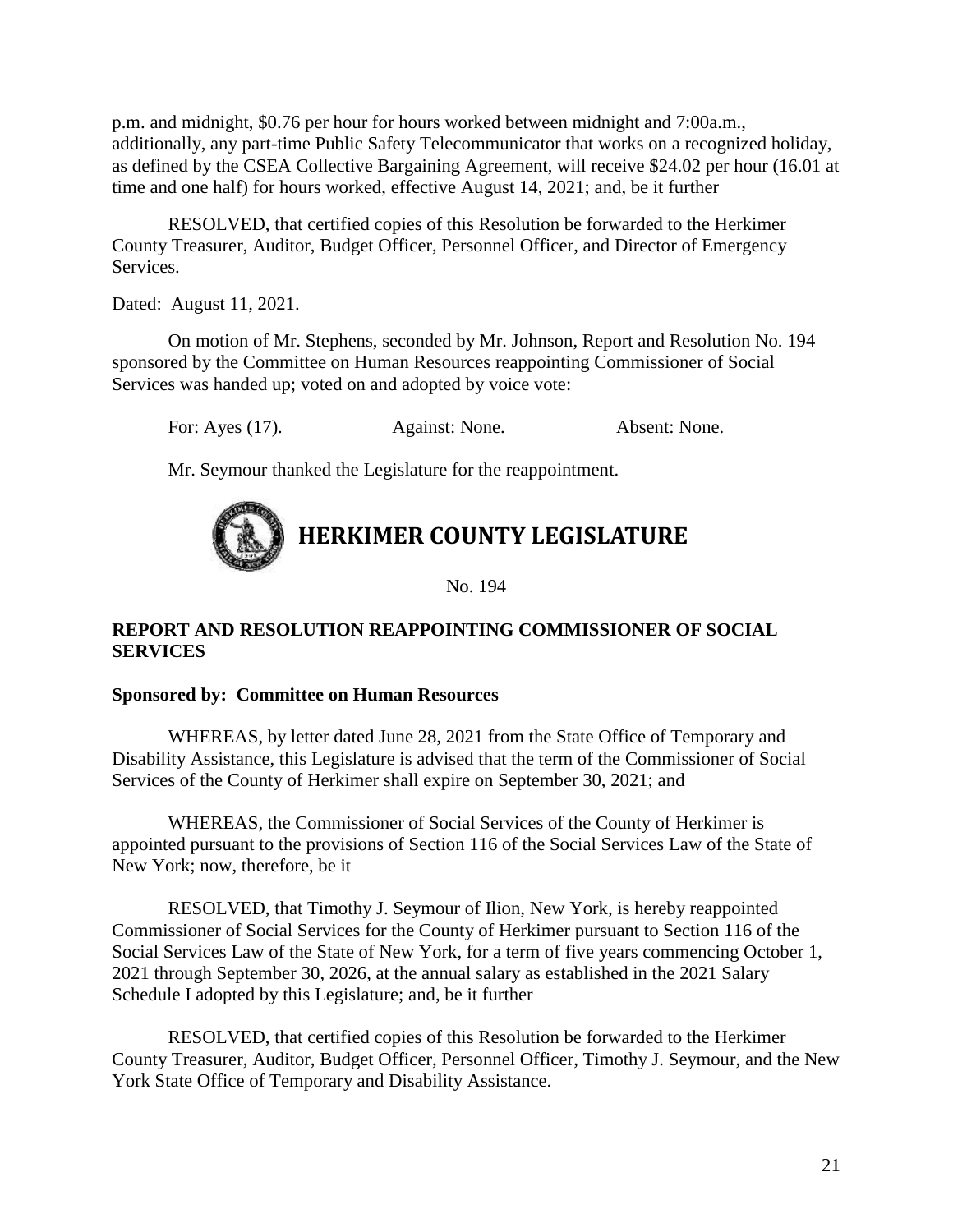Dated: August 11, 2021.

On motion of Mr. Manno, seconded by Mr. Shaw, Report and Resolution No. 195 sponsored by the Committee on Human Resources and the Committee on Ways & Means concerning cooperative agreement to share legal research services was handed up; voted on and adopted by voice vote:

For: Ayes (17). Against: None. Absent: None.



# **HERKIMER COUNTY LEGISLATURE**

No. 195

# **REPORT AND RESOLUTION CONCERNING COOPERATIVE AGREEMENT TO SHARE LEGAL RESEARCH SERVICES**

## **Sponsored by: Committee on Human Resources Committee on Ways and Means**

WHEREAS, by letter from Timothy Seymour, Commissioner of Social Services, this Legislature is advised of a request for a cooperative agreement between the Herkimer County Department of Social Services and the Herkimer County Attorney's Office to share online legal research services; and

WHEREAS, the Office of the Herkimer County Attorney has subscribed to one account through Thompson Reuters Westlaw for online research services to provide access to four attorneys; and

WHEREAS, two attorneys from Herkimer County Department of Social Services and two attorneys from office of the Herkimer County Attorney make use of the online research services; and

WHEREAS, Westlaw submits one invoice for all four attorneys to the Office of the Herkimer County Attorney; and

WHEREAS, the above departments desire to share in the cost of maintaining the Westlaw online research account; now, therefore, be it

RESOLVED that this Legislature approves of the Cooperative Agreement wherein the departments will share in the cost of Westlaw services and further that the Department of Social Services will reimburse the Office of the Herkimer County Attorney for fifty percent (50%) of the Westlaw subscription on a biannual basis; and, be it further

RESOLVED that the Chairman of the Herkimer County Legislature is authorized to sign the cooperative agreement; and, be it further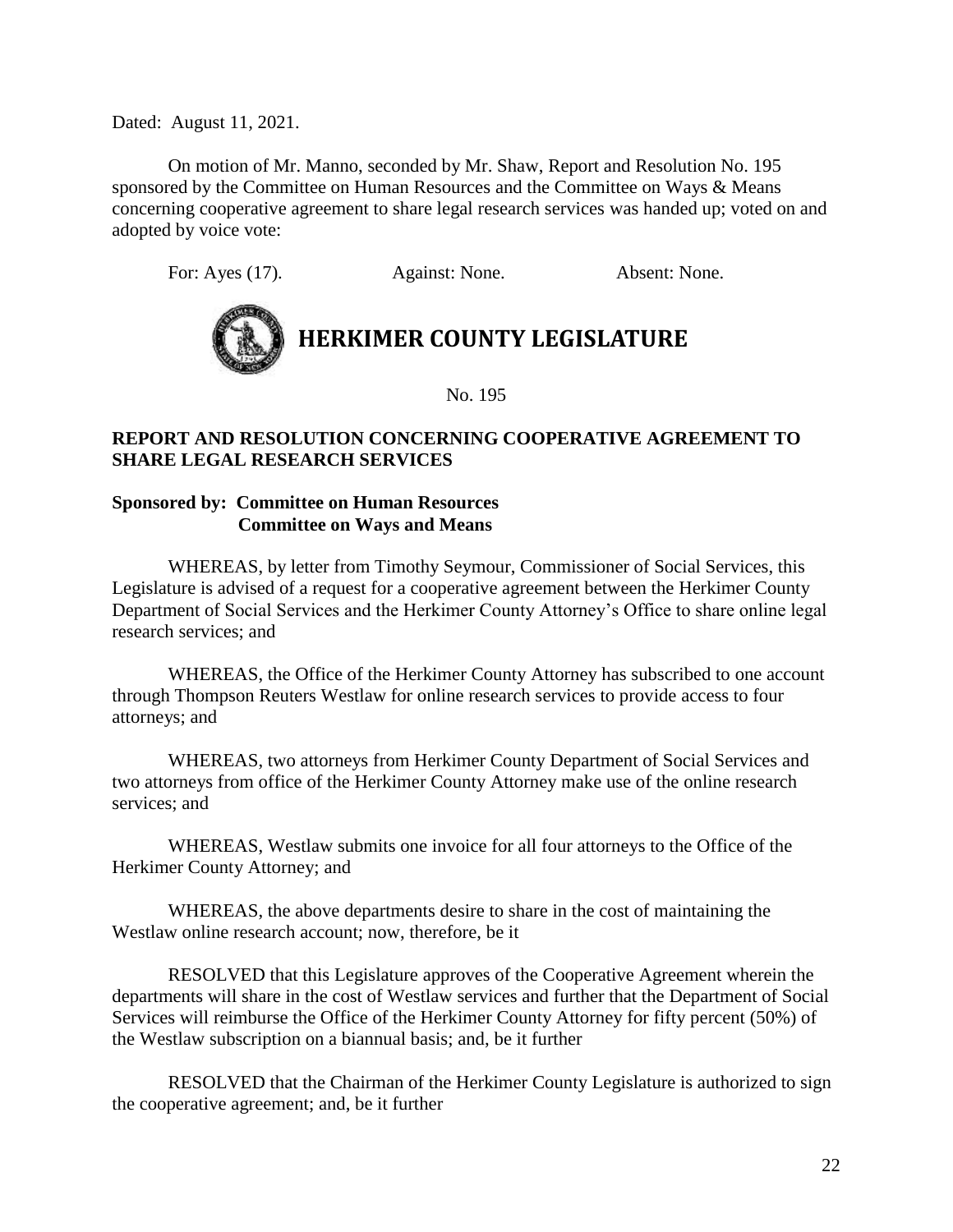RESOLVED, that the cooperative agreement may be renewed annually on the same fifty/fifty cost basis; and, be it further

RESOLVED, that certified copies of this Resolution be forwarded to the Herkimer County Treasurer, Auditor, Budget Officer, County Attorney, and the Commissioner of Social Services.

Dated: August 11, 2021.

On motion of Mr. Smith, seconded by Mr. Donley, Report and Resolution No. 196 sponsored by the Committee on Ways & Means redirecting funding and transferring funds in Department of Social Services was handed up; voted on and adopted by voice vote:

For: Ayes (17). Against: None. Absent: None.



# **HERKIMER COUNTY LEGISLATURE**

No. 196

# **REPORT AND RESOLUTION REDIRECTING FUNDING AND TRANSFERRING FUNDS IN DEPARTMENT OF SOCIAL SERVICES**

## **Sponsored by: Committee on Ways and Means**

WHEREAS, Resolution No. 48 of 2021 authorized the Department of Social Services to accept a \$10,000 grant for the purpose of purchasing laptop computers and related equipment; and

WHEREAS, by letter dated July 14, 2021, from Timothy Seymour, Commissioner of Social Services, he has advised this Legislature that the matter was discussed with the grantor and it was decided that it would be beneficial to repurpose the use of the grant funding to now be used for foster parent training, foster home recruitment, incentives and other supports of kinship and foster homes; and

WHEREAS, by letter dated July 26, 2021 from Sheri A. Ferdula, Budget Officer/Purchasing Agent has requested a transfer of funds as follows:

| \$5,000 | To: | From: A6070B.22000, RH Foundation, Computer Equipment<br>A6070B.41000, RH Foundation, Supplies            |
|---------|-----|-----------------------------------------------------------------------------------------------------------|
| \$5,000 | To: | From: A6070B.22000, RH Foundation, Computer Equipment<br>A6070B.44000, RH Foundation, Contracted Services |

now, therefore, be it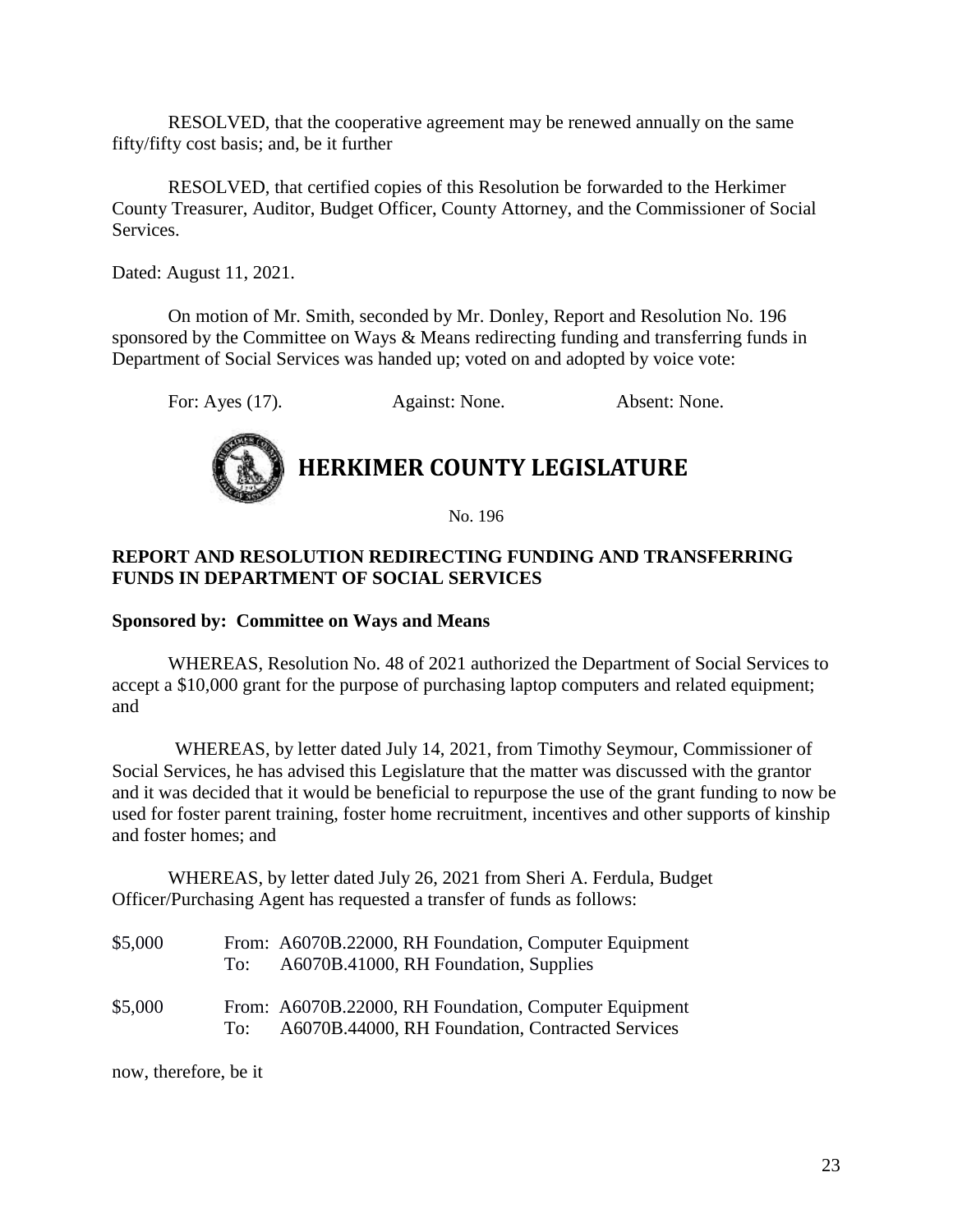RESOLVED, that the Herkimer County Treasurer be, and she hereby is, authorized and directed to transfer the above sum from and to the accounts listed in the 2021 Budget and, be it further

RESOLVED, that certified copies of this Resolution be forwarded to the Herkimer County Treasurer, Auditor, Budget Officer, and Commissioner of Social Services.

Dated: August 11, 2021.

On motion of Mr. Shaw, seconded by Mr. Ackerman, Report and Resolution No. 197 sponsored by the Committee on Human Resources and the Committee on Ways & Means accepting grant, establishing accounts, and amending budget in the Department of Social Services was handed up; voted on and adopted by voice vote:

For: Ayes (17). Against: None. Absent: None.



# **HERKIMER COUNTY LEGISLATURE**

No. 197

# **REPORT AND RESOLUTION ACCEPTING GRANT, ESTABLISHING ACCOUNTS, AND AMENDING BUDGET IN THE DEPARTMENT OF SOCIAL SERVICES**

### **Sponsored by: Committee on Human Resources Committee on Ways and Means**

WHEREAS, by letter dated July 14, 2021, from Timothy Seymour, Commissioner of Social Services, this Legislature is advised of a request to accept grant funding, create accounts, and amend the budget in connection with an Adult Protective Services (APS) Grant in the amount of \$21,938.00, the funding will run from April 1, 2021 through May 31, 2022; and

WHEREAS, by letter dated July 26, 2021, Sheri A. Ferdula, Budget Officer/Purchasing Agent has requested accounts be created and the 2021 budget be amended as follows:

| <b>REVENUE:</b>                            |          |
|--------------------------------------------|----------|
| A6010B.4689B, ACL APS, Federal Aid         | \$21,938 |
| <b>EXPENSE:</b>                            |          |
| A6010B.41000, ACL APS, Supplies            | \$5,000  |
| A6010B.44000, ACL APS, Contracted Services | \$16,938 |

now, therefore, be it

RESOLVED, that this Legislature hereby accepts receipt of the Adult Protective Services (APS) Grant in the amount of \$21,938.00, and amends the budget as listed; and, be it further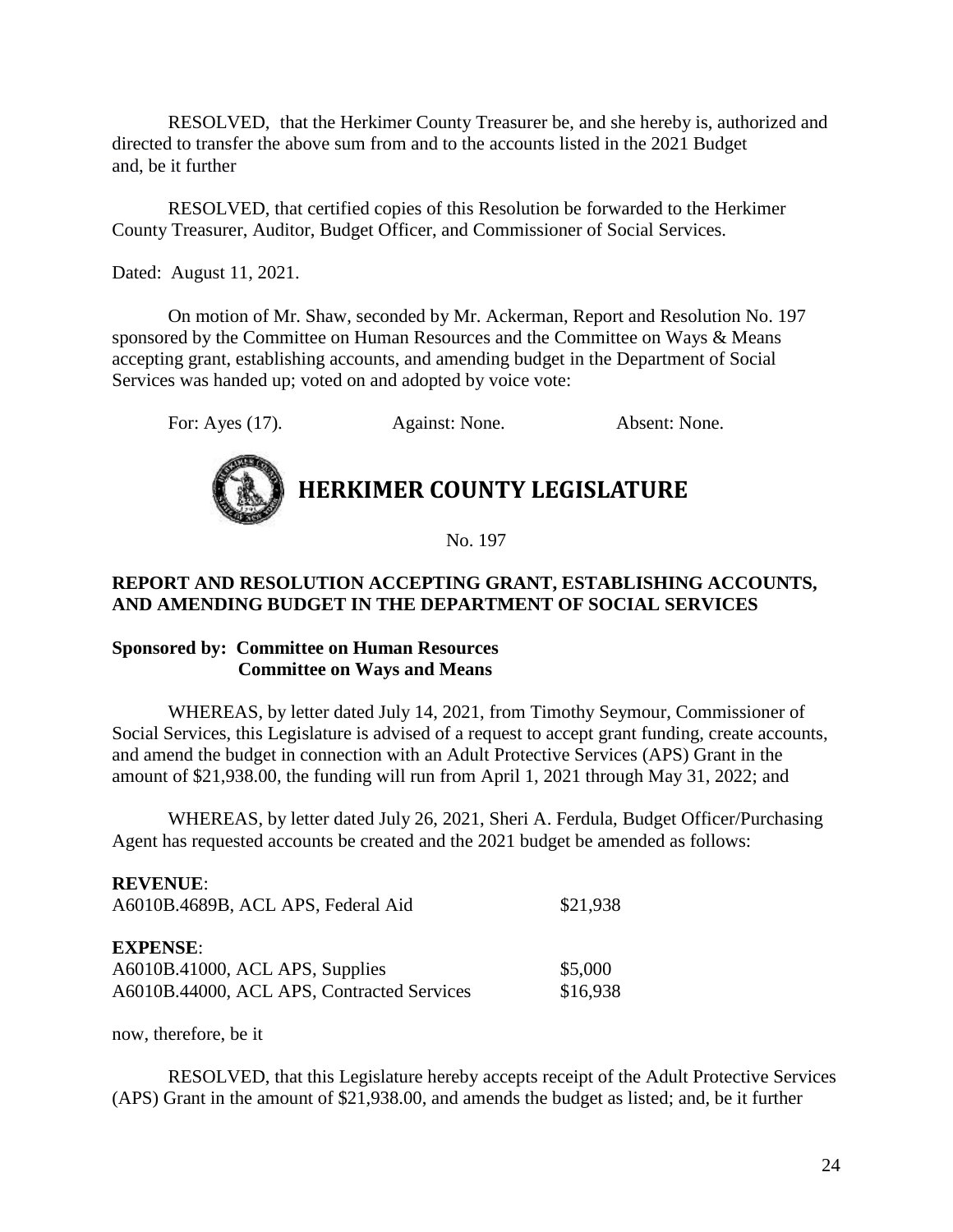RESOLVED, that certified copies of this Resolution be forwarded to the Herkimer County Treasurer, Auditor, Budget Officer, and Commissioner of Social Services.

Dated: August 11, 2021.

On motion of Mr. Manno, seconded by Mr. Schrader, Report and Resolution No. 198 sponsored by the Committee on Human Resources and the Committee on Ways & Means authorizing extension of contract with Catholic Charities of Herkimer County and the Department of Social Services for a Youth Violence Prevention Program for schools in Herkimer County was handed up; voted on and adopted by voice vote:

For: Ayes (17). Against: None. Absent: None.



No. 198

# **REPORT AND RESOLUTION AUTHORIZING EXTENSION OF CONTRACT WITH CATHOLIC CHARITIES OF HERKIMER COUNTY AND THE DEPARTMENT OF SOCIAL SERVICES FOR A YOUTH VIOLENCE PREVENTION PROGRAM FOR SCHOOLS IN HERKIMER COUNTY**

### **Sponsored by: Committee on Human Resources Committee on Ways and Means**

WHEREAS, by Resolution No. 147 for the year 2010, this Legislature authorized a contract between Catholic Charities of Herkimer County and the Herkimer County Department of Social Services for the provision of the TREATY Program (Teaching Reconciliation in Education to Administrators, Teachers and Youth) in an effort to help reduce the threat of bullying and youth violence in local schools; and

WHEREAS, said contract has been renewed each year, the most recent being by Resolution No. 200 of 2020; and

WHEREAS, by letter dated July 22, 2021 from Timothy Seymour, Commissioner of Social Services, this Legislature is advised of a request to enter into an extension of said contract with Catholic Charities of Herkimer County, to provide said TREATY Program for the 2021- 2022 school year, at a total contract cost of \$28,400; now, therefore, be it

RESOLVED, that this Legislature hereby approves an extension of a contract with Catholic Charities of Herkimer County, 61 West Street, Ilion, New York, and the Herkimer County Department of Social Services, for the provision of the TREATY Program for the 2021- 2022 school year to help control the threat of youth violence in schools, at a cost of \$28,400; and, be it further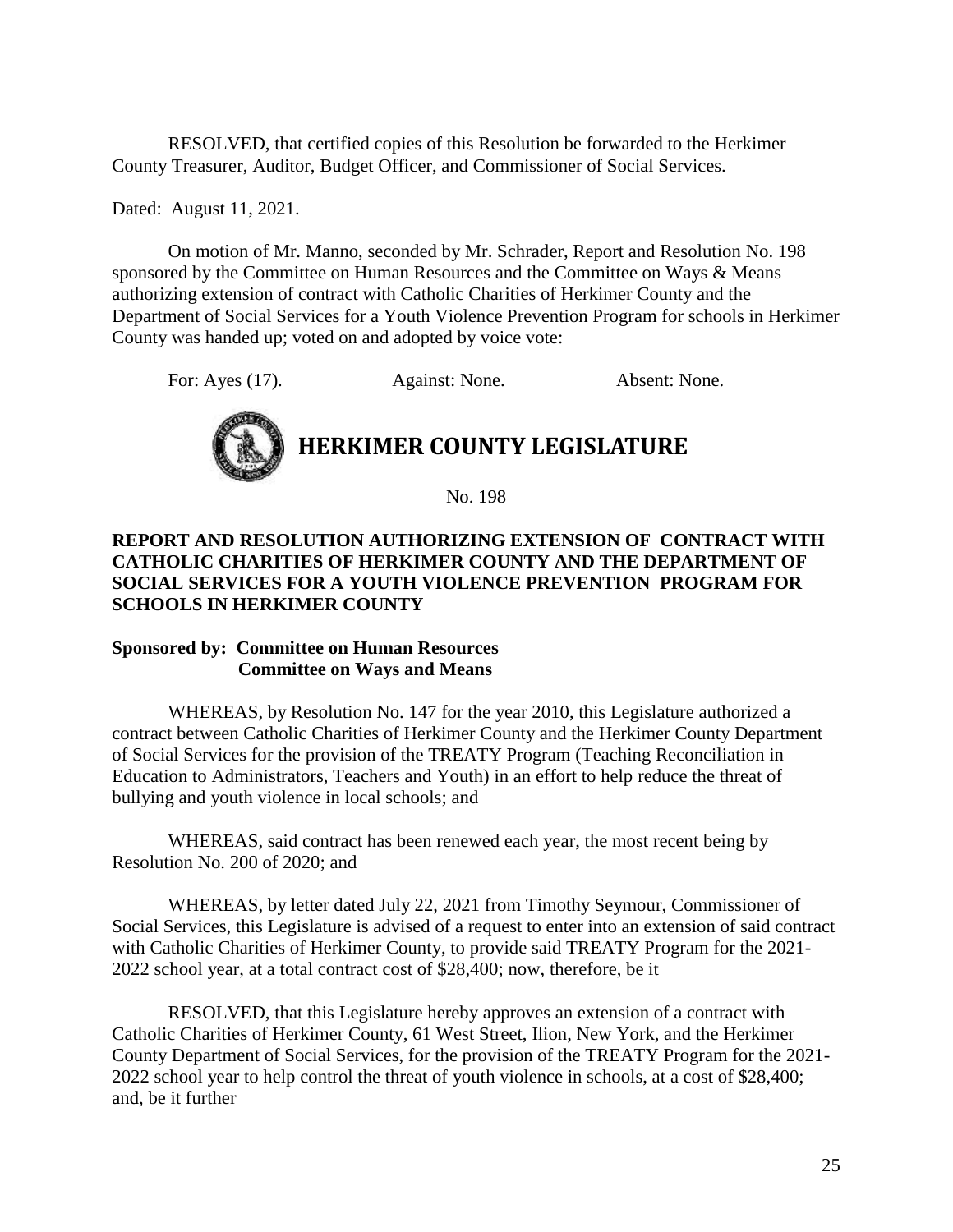RESOLVED, that under this contract, sufficient funds have been budgeted and all schools in Herkimer County will be invited to participate in said TREATY Program; and, be it further

RESOLVED, that the Chairman of this Legislature is hereby authorized to execute said contract on behalf of the County of Herkimer, with said contract subject to the approval of the Herkimer County Attorney; and, be it further

RESOLVED, that certified copies of this Resolution be forwarded to the Herkimer County Treasurer, Auditor, Budget Officer, Commissioner of Social Services, Executive Director of the Youth Bureau, and Catholic Charities of Herkimer County.

Dated: August 11, 2021.

On motion of Mr. Campione, seconded by Mr. Keeler, Report and Resolution No. 199 sponsored by the Committee on Natural Resources and the Committee on Ways & Means approving Sewer District Resolution HCSD-2021-06 concerning consolidated funding application for Wastewater Infrastructure Planning Grant was handed up; voted on and adopted by voice vote:

For: Ayes (17). Against: None. Absent: None.



No. 199

# **REPORT AND RESOLUTION APPROVING SEWER DISTRICT RESOLUTION HCSD-2021-06 CONCERNING CONSOLIDATED FUNDING APPLICATION FOR WASTEWATER INFRASTRUCTURE PLANNING GRANT**

# **Sponsored by: Committee on Natural Resources Committee on Ways & Means**

WHEREAS, this Legislature is advised that by action on July 21, 2021, the Herkimer County Sewer District Board adopted Resolution No. HCSD-2021-06 authorizing the submission of a 2021 Consolidated Funding Application (CFA), for the Wastewater Infrastructure Engineering Planning Grant (EPG) program to conduct a study to evaluate the amount of sludge being produced and the applicability of the addition of a digester at the site; and

WHEREAS, this planning activity falls under grant award Category 1, eligible for a maximum \$30,000 grant, with a required local match equal to 20% of the requested grant amount, consisting of cash and/or in-kind services; and

WHEREAS, the \$30,000 grant will require a Local Match of \$6,000; and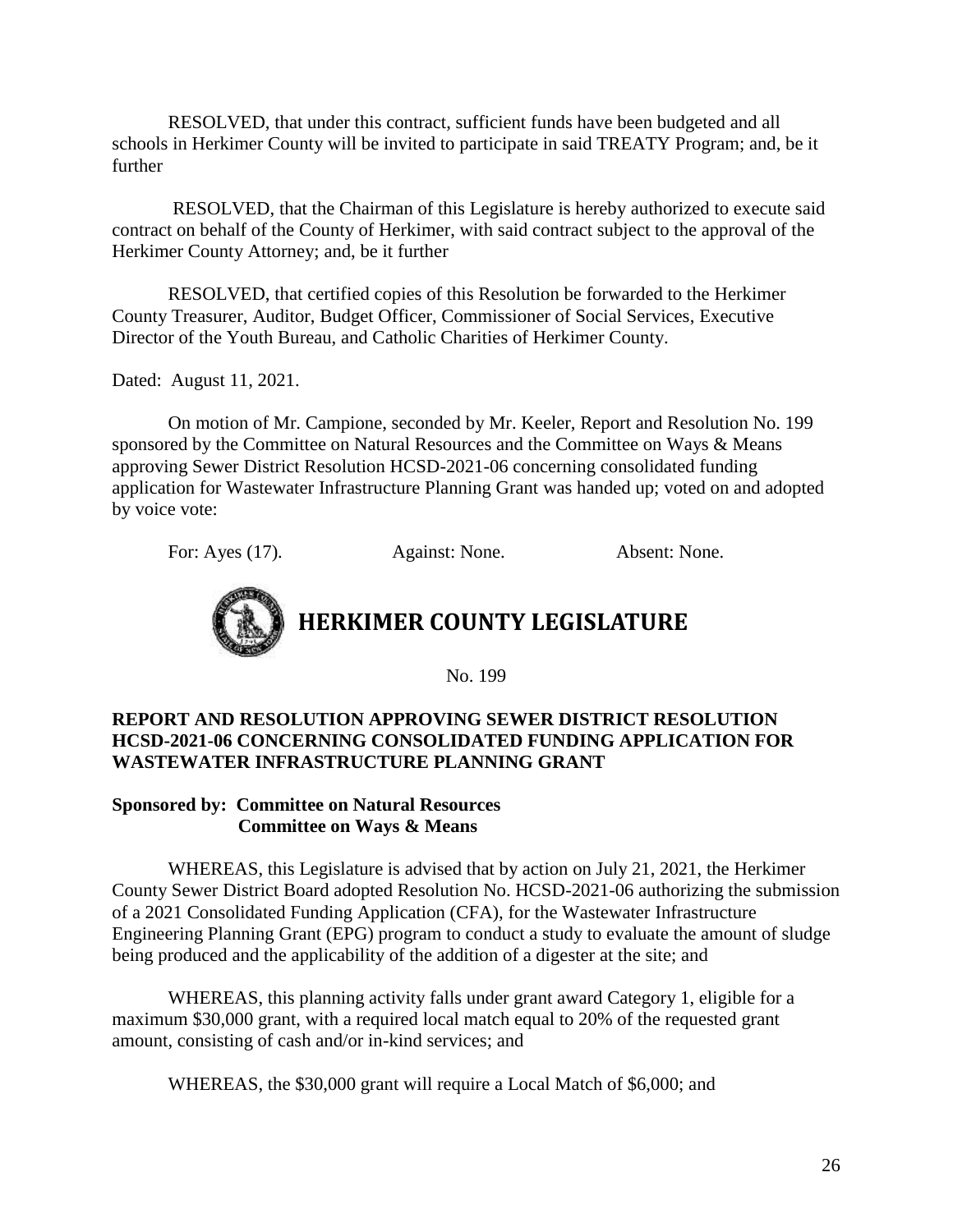WHEREAS, said Sewer District Board Resolution HCSD-2021-06 adopted on July 21, 2021 authorized the Sewer District Board Chairman to execute necessary documents required for the 2021 Consolidated Funding Application, and further authorized and obligated the Local Match of \$6,000, to be appropriated from District General Operating Funds, if the grant funding is awarded; now, therefore, be it

RESOLVED, that the Herkimer County Legislature approves Sewer District Board Resolution HCDS-2021-06 authorizing the submission of the 2021 Consolidated Funding Application for an Engineering Planning Grant to conduct a study to evaluate the addition of a digester at the site; and be it further

RESOLVED, that certified copies of this Resolution be forwarded to the Herkimer County Treasurer, County Auditor, Budget Officer, and Herkimer County Sewer District.

Dated: August 11, 2021.

On motion of Mr. Smith, seconded by Mr. Keeler, Report and Resolution No. 200 sponsored by the Committee on Natural Resources approving Sewer District Resolution concerning State Environmental Quality Review of a consolidated funding application for Wastewater Infrastructure Planning Grant was handed up; voted on and adopted by voice vote:

For: Ayes (17). Against: None. Absent: None.



No. 200

# **REPORT AND RESOLUTION APPROVING SEWER DISTRICT RESOLUTION CONCERNING STATE ENVIRONMENTAL QUALITY REVIEW OF A CONSOLIDATED FUNDING APPLICATION FOR WASTEWATER INFRASTRUCTURE PLANNING GRANT**

### **Sponsored by: Committee on Natural Resources**

WHEREAS, by letter dated July 21, 2021, from Robin Nalaskowski, Secretary to the Herkimer County Sewer Board, she has advised that the Sewer District Board has adopted a resolution on July 21, 2021 concerning State Environmental Quality Review Act (hereinafter "SEQRA") to meet the requirements of a Consolidated Funding Application to conduct a study to evaluate a digester for Sewer District sludge for a Wastewater Infrastructure Planning Grant; and

WHEREAS, the funding received will allow the Herkimer County Sewer District to evaluate the amount of sludge currently being produced, identify potential solutions, and prepare an engineering planning report; now, therefore, be it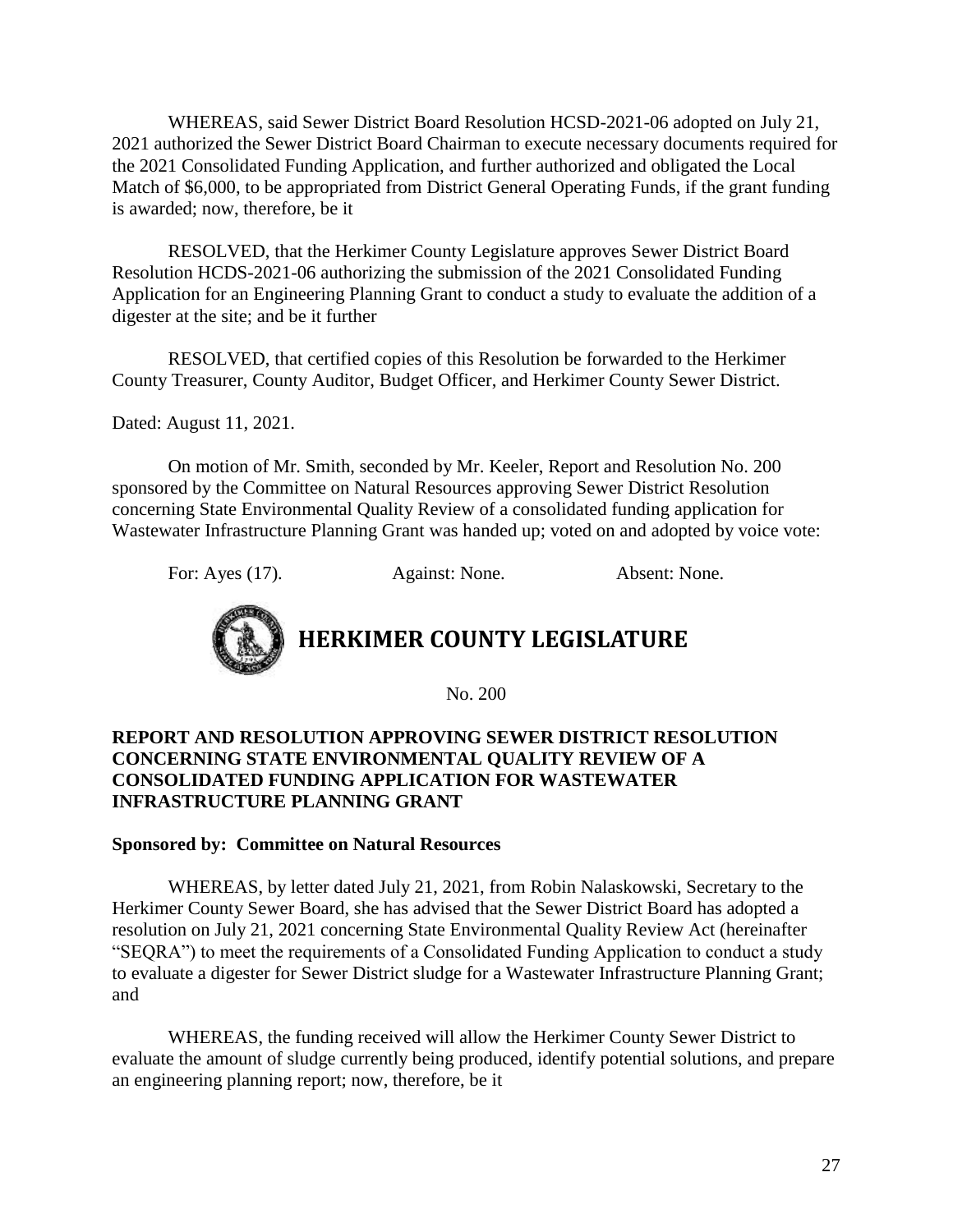RESOLVED, that the Herkimer County Legislature approves the Sewer District Board Resolution Number HCSD-2021-05 adopted on July 21, 2021, to meet the requirements for SEQRA for the above Consolidated Funding Application and study; and be it further

RESOLVED, that certified copies of this Resolution be forwarded to the Herkimer County Treasurer, County Auditor, Budget Officer, and Herkimer County Sewer District.

Dated: August 11, 2021.

On motion of Mr. Russell, seconded by Mr. Hollum, Report and Resolution No. 201 sponsored by the Committee on Administration/Veterans' Affairs and the Committee on Ways & Means authorizing purchase and transferring funds was handed up; voted on and adopted by voice vote:

For: Ayes (17). Against: None. Absent: None.



# **HERKIMER COUNTY LEGISLATURE**

No. 201

# **REPORT AND RESOLUTION AUTHORIZING PURCHASE AND TRANSFERRING FUNDS**

# **Sponsored by: Committee on Administration/Veterans' Affairs Committee on Ways and Means**

WHEREAS, by letter dated July 12, 2021, Brittney R. Viscomi, Clerk of the Legislature, has requested that this Legislature authorize the purchase of five printed copies of each year (2009-2020) of the Legislative Proceedings through Two Brothers Printing in Moravia; and

WHEREAS, by letter dated July 26, 2021, Sheri A. Ferdula, Budget Officer/Purchasing Agent has requested a transfer of funds to accommodate the purchase as follows:

\$10,000 From: A6010.43000, Social Services, Insurance To: A1040.41000, Clerk of the Legislature, Supplies

now, therefore, be it

RESOLVED, that the above described purchase and transfer of funds is approved; and, be it further

RESOLVED, that certified copies of this Resolution be forwarded to the Herkimer County Treasurer, Auditor, and Budget Officer.

Dated: August 11, 2021.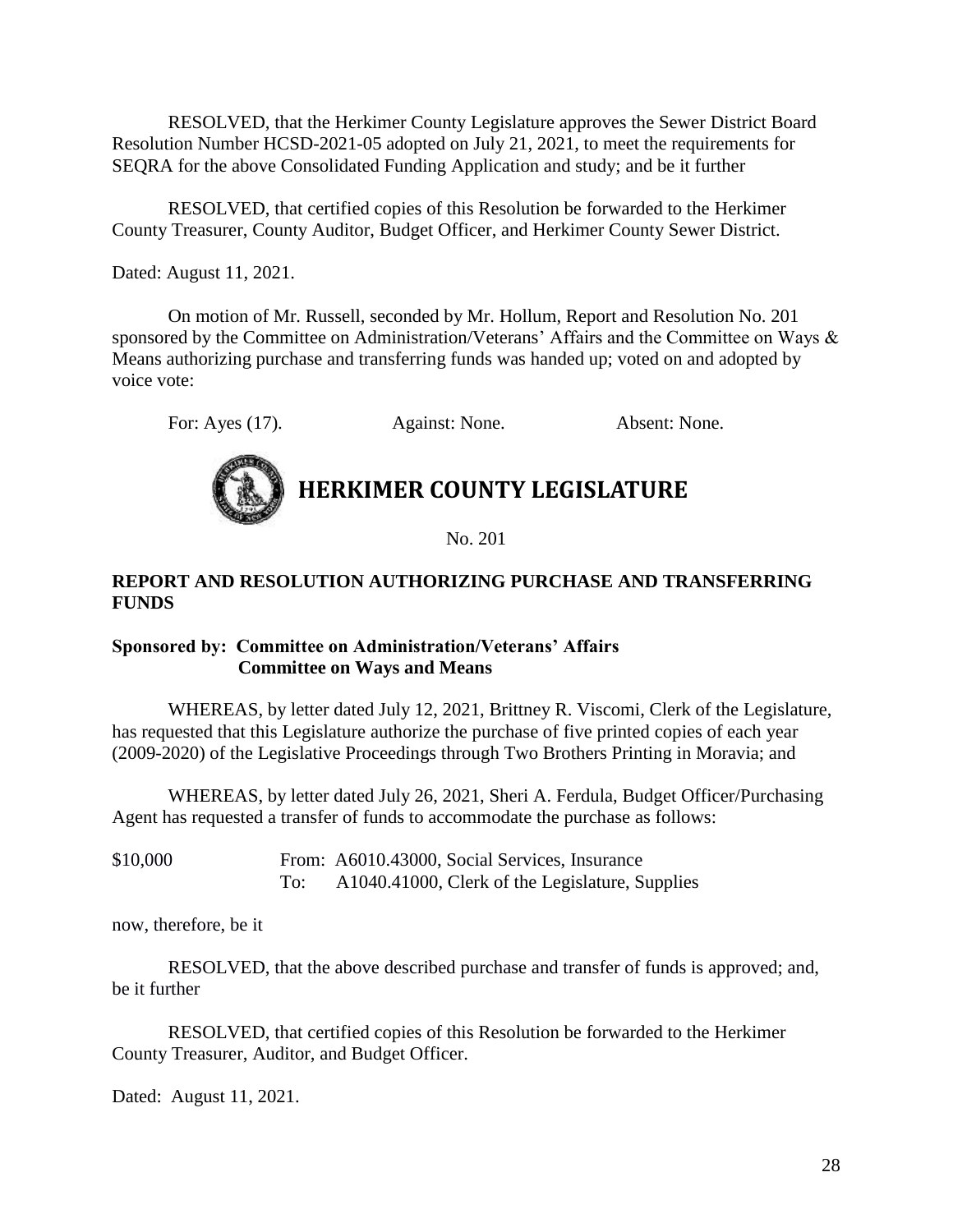On motion of Mr. Stephens, seconded by Mr. Johnson, Report and Resolution No. 202 sponsored by the Committee on County Properties concerning premises in the Village of Ilion was handed up; voted on and adopted by roll call vote:

For: Malta, Gaworecki, Schrader, Hollum, Johnson, Stephens, Keeler, Brezinski, Manno, Smith, Bono, Ackerman, Donley, Campione, Russell, Shaw, Weakley (17).

Against: None. Absent: None.



No. 202

# **REPORT AND RESOLUTION CONCERNING PREMISES IN THE VILLAGE OF ILION**

# **Sponsored by: Committee on County Properties**

WHEREAS, the premises formerly known as "Duofold" having Tax Map Parcel Numbers 120.29-1-63, 120.29-1-26 and 120.29-2-74.1 are the subject of the County's 2019 In Rem Tax Foreclosure Proceedings; and

WHEREAS, the Village of Ilion has adopted a resolution authorizing the Mayor of the Village of Ilion to enter into an agreement with the County of Herkimer wherein the Village will reimburse the County the amount of \$7,549.76, with the remainder of outstanding taxes to be forgiven by the County; and

WHEREAS, by Resolution No. 82 of 2021, the Legislature of the County of Herkimer authorized the Chairman to enter into an agreement with the Village of Ilion concerning real property taxes; now, therefore, be it

RESOLVED, that upon the execution of the agreement by the Mayor of the Village of Ilion and the Chairman of the Legislature of Herkimer County, that the County will then cancel tax liens on the above premises; and, be it further

RESOLVED, that this Legislature determines that there is no practicable method to enforce the collection of tax liens on the premises and that a supplementary proceeding to enforce collection will not be effective; and, be it further

RESOLVED, that upon the execution of the above agreement, the delinquent taxes on the premises shall be canceled; and, be it further

RESOLVED, that the Enforcing Officer is hereby authorized and directed to issue and file a Certificate of Cancellation of the said taxes on the above parcels; and, be it further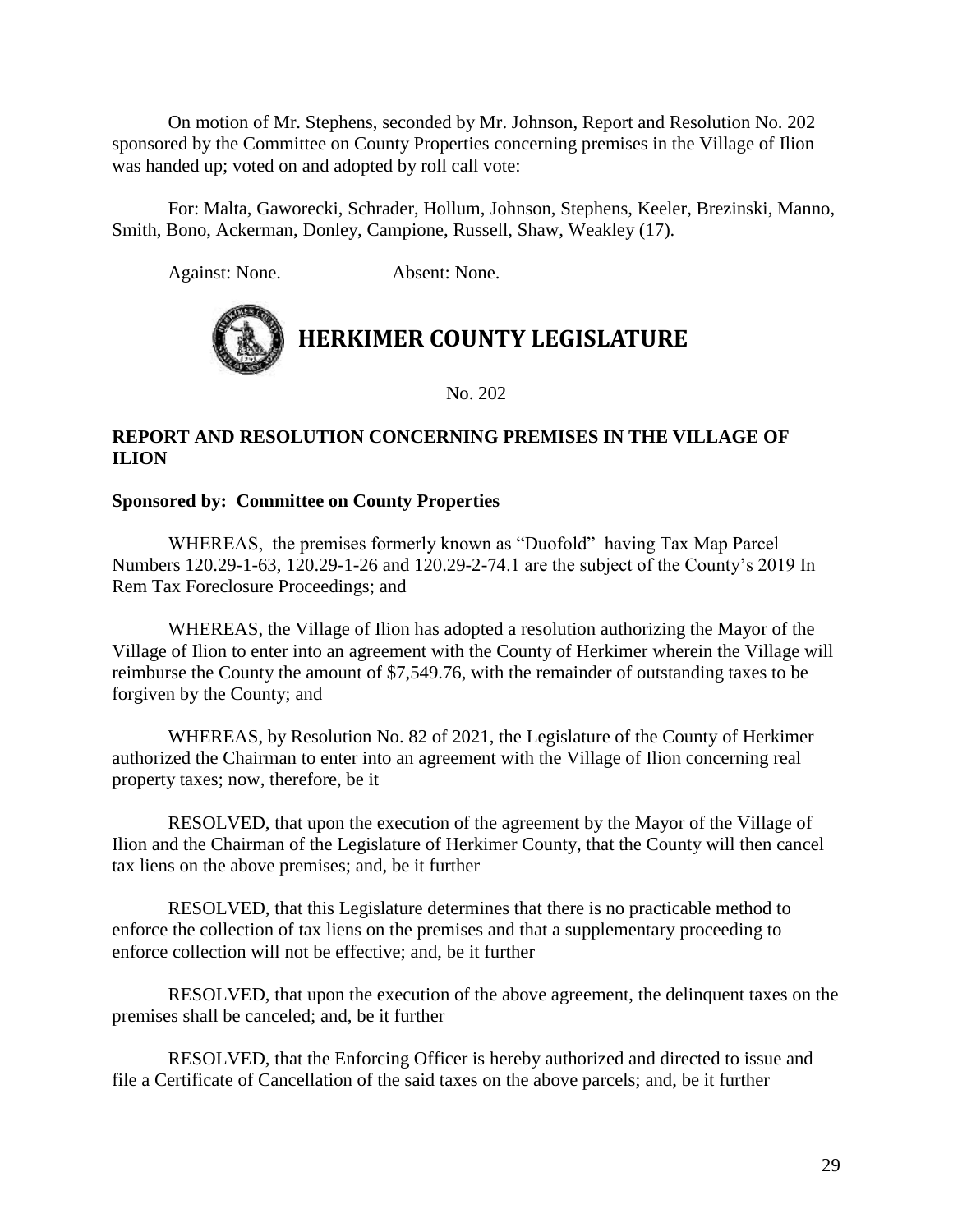RESOLVED, that certified copies of this Resolution be forwarded to the Herkimer County Treasurer, Auditor, Budget Officer, County Property Agent, and Village of Ilion.

Dated: August 11, 2021.

On motion of Mr. Russell, seconded by Mr. Ackerman, Report and Resolution No. 203 sponsored by the Committee on Ways & Means approving 2022 Annual Estimate and Apportionment for the Herkimer County Workers' Compensation Self-Insured Plan was handed up; voted on and adopted by voice vote:

For: Ayes (17). Against: None. Absent: None.



No. 203

### **REPORT AND RESOLUTION APPROVING 2022 ANNUAL ESTIMATE AND APPORTIONMENT FOR THE HERKIMER COUNTY WORKERS' COMPENSATION SELF-INSURED PLAN**

### **Sponsored by: Committee on Ways and Means**

WHEREAS, your Committee has received from Steven R. Billings, Personnel Officer, the 2022 Annual Estimate and Apportionment for the Herkimer County Workers' Compensation Self-Insured Plan for the purposes of tail claims run-off; and

WHEREAS, your Committee on Ways and Means has considered said Estimate and Apportionment and has approved the same; now, therefore, be it

RESOLVED, that this Legislature hereby approves the Annual Estimate and Apportionment of the Herkimer County Workers' Compensation Self-Insured Plan for the purposes of tail claims run-off for the year 2022; and, be it further

RESOLVED, that a certified copy of this Resolution be forwarded to the Herkimer County Treasurer, Auditor, Budget Officer, and Personnel Officer.

Dated: August 11, 2021.

On motion of Mr. Gaworecki, seconded by Mr. Weakley, Report and Resolution No. 204 sponsored by the Committee on Highways amending Resolution No. 186 of 2020 approving projects under Article 6, Section 116 of the Highway Law was handed up; voted on and adopted by voice vote:

| For: Ayes (17).<br>Against: None. | Absent: None. |
|-----------------------------------|---------------|
|-----------------------------------|---------------|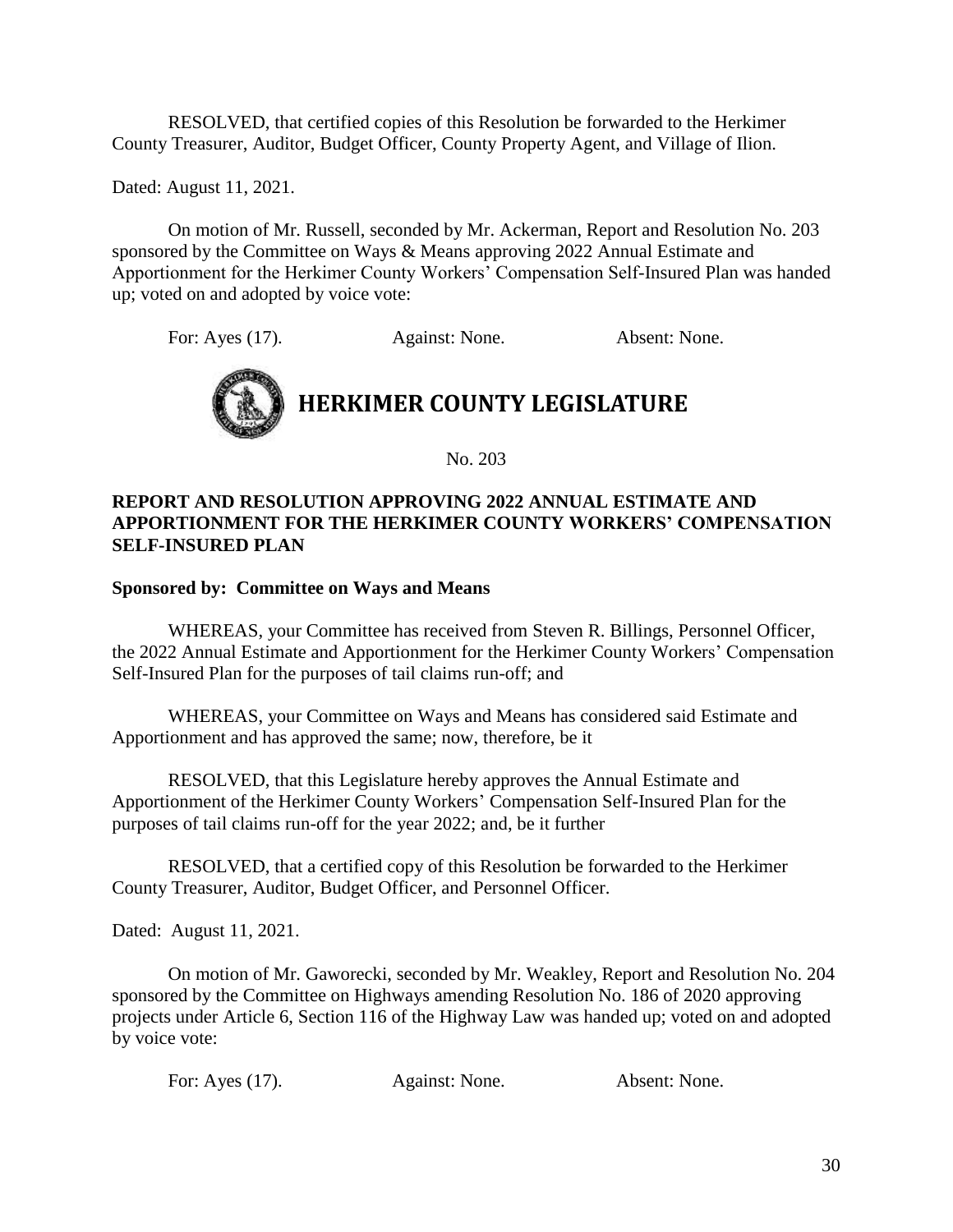

No. 204

### **REPORT AND RESOLUTION AMENDING RESOLUTION NO. 186 OF 2020 APPROVING PROJECTS UNDER ARTICLE 6, SECTION 116 OF THE HIGHWAY LAW**

# **Sponsored by: Committee on Highways**

WHEREAS, by Resolution No. 186 of 2020, this Legislature approved the use of County Road Fund monies for Project No. 408, Black Creek Road, CR147, in the amount of \$1,800,000; and

WHEREAS, by letter dated July 23, 2021, Mark A. Nagele, P.E., Herkimer County Highway Superintendent, has advised that additional funds are required for this project and has requested an increase in the appropriated amount to \$1,900,000; now, therefore, be it

RESOLVED, that Resolution No. 186 of 2020 is hereby amended to increase the estimated cost for the project to \$1,900,000, and that County Road Fund monies in that amount are hereby approved for that project; and, be it further

RESOLVED, that certified copies of this Resolution be forwarded to the County Treasurer, County Auditor, Budget Officer, and County Highway Superintendent.

Dated: August 11, 2021.

On motion of Mr. Smith, seconded by Mr. Campione, Report and Resolution No. 205 sponsored by the Committee on Highways and the Committee on Ways & Means authorizing advance of funds to the County Road Fund was handed up; voted on and adopted by voice vote:

For: Ayes (17). Against: None. Absent: None.



# **HERKIMER COUNTY LEGISLATURE**

No. 205

# **REPORT AND RESOLUTION AUTHORIZING ADVANCE OF FUNDS TO THE COUNTY ROAD FUND**

**Sponsored by: Committee on Highways Committee on Ways and Means**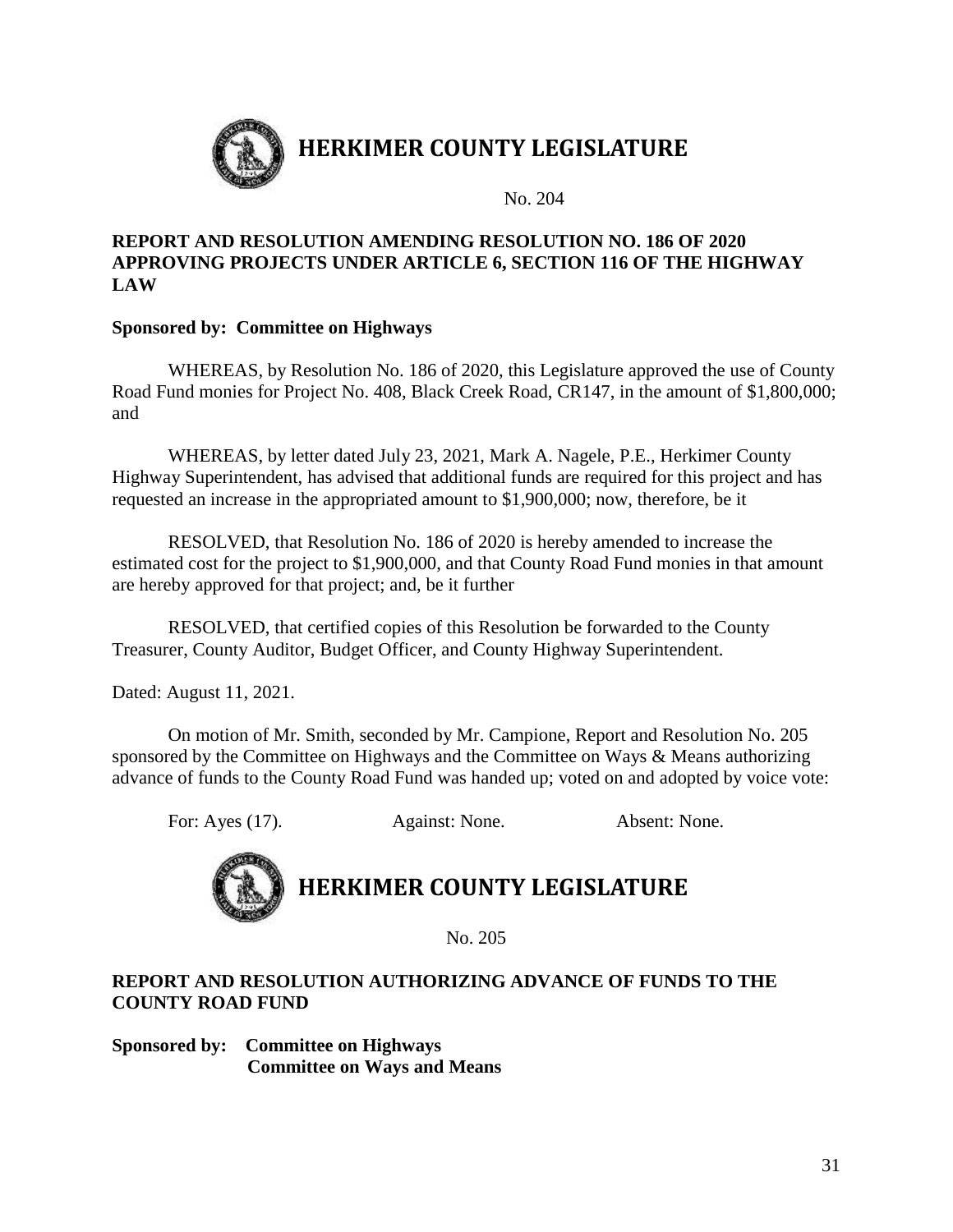WHEREAS, by letter dated July 21, 2021, Kimberlee Enea, Herkimer County Treasurer, has advised that New York State has changed the procedure by which they process reimbursement for the CHIPS, Pave-NY and Extreme Winter Recovery (EWR) projects back to the County Highway Department, and further requests advance of funds as needed from the General Fund to the County Road Fund, with General Fund reimbursement being made as funds are received from New York State; now, therefore, be it

RESOLVED, that the Herkimer County Treasurer be, and she hereby is, authorized to advance up to \$3,000,000 as needed, from A200-ADK, General Fund to D200, County Road Fund; and, be it further

RESOLVED, that any funds advanced shall be repaid to the General Fund before accounts are closed for the fiscal year; and, be it further

RESOLVED, that certified copies of this Resolution be forwarded to the Herkimer County Treasurer, Auditor, Budget Officer, and County Highway Superintendent.

Dated: August 11, 2021.

On motion of Mr. Smith, seconded by Mr. Campione, Report and Resolution No. 206 sponsored by the Committee on Highways and the Committee on Ways & Means approving purchases and bid for large equipment in the Highway Department was handed up; voted on and adopted by voice vote:

For: Ayes (17). Against: None. Absent: None.



# **HERKIMER COUNTY LEGISLATURE**

No. 206

# **REPORT AND RESOLUTION APPROVING PURCHASES AND BID FOR LARGE EQUIPMENT IN HIGHWAY DEPARTMENT**

### **Sponsored by: Committee on Highways Committee on Ways and Means**

WHEREAS, by letter dated July 26, 2021, Sheri Ferdula, Budget Officer, has advised that sealed bids were received, opened and read in accordance with law for the purchase of two (2) Beuthling B200 2 Ton Roller Compactors for the Herkimer County Highways Department; and

WHEREAS, it is the recommendation of the Highway Superintendent that the bid be awarded to the only bidder, Baschmann Services, Inc., P.O. Box 320, 1101 Maple Road, Elma, NY 14059; and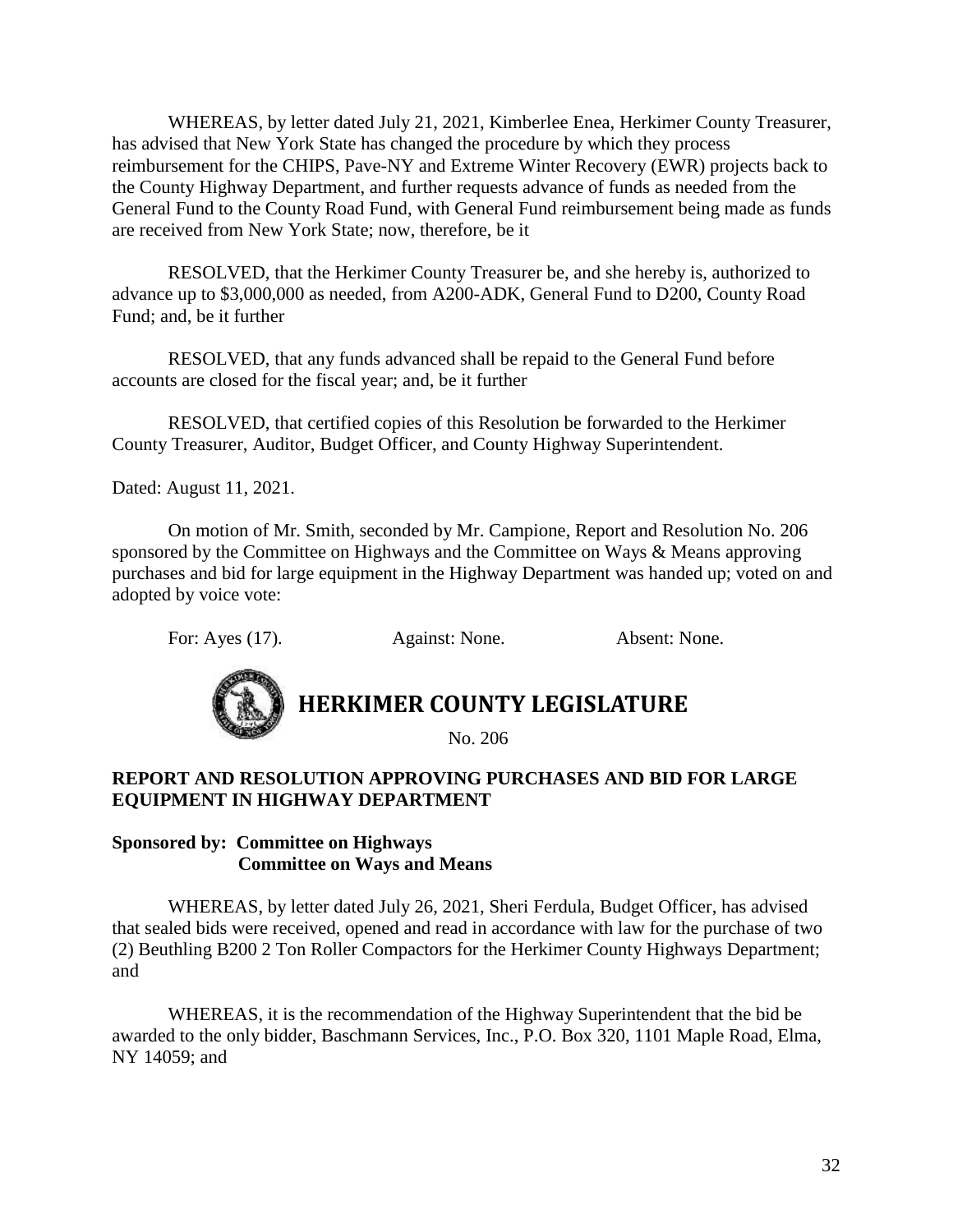WHEREAS, by letter dated July 23, 2021, Mark Nagele, County Highway Superintendent, has requested approval for purchase of large equipment for the Highway Department, with CHIPS funds being used to pay for the below purchases, including the above described bid:

| <b>EQUIPMENT</b>                                                                         | <b>ESTIMATED</b> |
|------------------------------------------------------------------------------------------|------------------|
|                                                                                          | <b>COST</b>      |
| A. One (1) new or used from rental fleet Elgin Crosswind Sweeper through Sourcewell.     | \$252,541.00     |
| <b>Sourcewell # 122017-FSC-1</b>                                                         |                  |
| Joe Johnson Equipment, 62 LaGrange Ave, Rochester, NY 14613                              |                  |
| B. One (1) 2017 or newer Cat M318 Excavator through NYS OGS or Sourcewell contract.      | \$186,850.00     |
| NYS OGS PC69406 Award#22792 / Sourcewell #032119-CAT                                     |                  |
| Southworth-Milton Inc., 294 Ainsley Drive, Syracuse, NY 13210                            |                  |
| C. Three (3) new 2021 John Deere Tractors with side mower, rear mower and boom with      | \$460,500.00     |
| brush hog. NYS OGS #PC69389 / Sourcewell#052417-DMM.                                     |                  |
| Stephenson Equipment, 7201 Paxton St, Harrisburg, PA 17111                               |                  |
| D. One (1) new service truck 2022 Ram 4500. Onondaga Cty #ONGOV-106-19                   | \$83,313.90      |
| Piggyback.                                                                               |                  |
| Robert Green Truck Div., PO Box 8002, Rock Hill, NY 12775                                |                  |
| E. One (1) new 2022 F-350XL 1-ton crew cab pickup truck with 8' box, 4-wheel drive for   | \$36,462.80      |
| tree crew. DCMO BOCES Bid #2020-133 Piggyback                                            |                  |
| Van Bortel, 71 Marsh Rd, East Rochester, NY 14445                                        |                  |
| F. Three (3) new F-350 XL 1-ton crew cab pickup trucks with 8' box and 2-wheel drive.    | \$98,733.00      |
| DCMO BOCES Bid #2020-133 Piggyback                                                       |                  |
| Van Bortel, 71 Marsh Rd, East Rochester, NY 14445                                        |                  |
| G. One (1) new 2023 Freightliner 114SD 6x4 Cab ten-wheel dump truck through Town of      | \$151,121.00     |
| Hornellsville Statewide NYS Municipal Contract Piggyback.                                |                  |
| Mohawk Valley Freightliner, 703 Oriskany Blvd., Yorkville, NY 13495                      |                  |
| H. One (1) new chipper. Sourcewell #062117-BAN                                           | \$63,031.20      |
| Kleis Equipment 1837 State Route 49, Constantia, NY 13044                                |                  |
| I. Two (2) new 2022 Chevy Blazer NYS OGS PC69236 / Award #23166                          | \$64,031.80      |
| East Syracuse Chevrolet, 1 Chevy Dr, East Syracuse, NY 13057                             |                  |
| J. Two (2) 2021 or newer Beuthling B200 2 ton static compactors. \$25,764 per compacter. | \$51,348.00      |
| Publicly Bid on July 23 @ 10am - Low Bid -                                               |                  |
| Baschmann Services Inc. PO Box 320, Elma, NY 14059                                       |                  |
| <b>Total</b>                                                                             | \$1,447,932.70   |

now, therefore, be it

RESOLVED, that the Herkimer County Legislature hereby awards a bid for the purchase of the two (2) Beuthling B200 2 Ton Roller Compactors (Item J) and approves the purchase of items listed above from the companies listed (Items A-I); and, be it further

RESOLVED, that certified copies of this Resolution be forwarded to the Herkimer County Treasurer, Auditor, Budget Officer, Highway Superintendent, Baschmann Services, and all other companies listed.

Dated: August 11, 2021.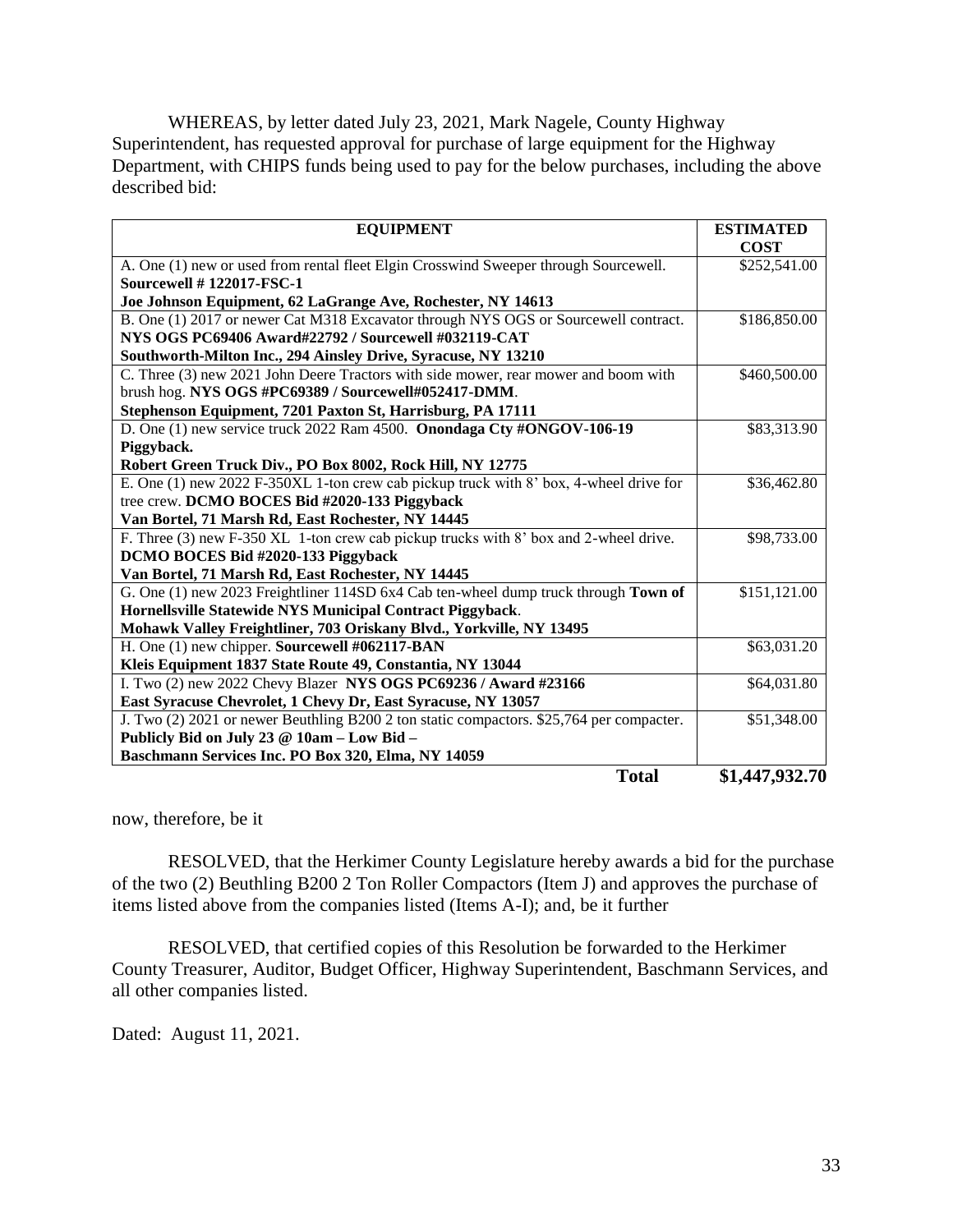On motion of Mr. Russell, seconded by Mr. Stephens, Report and Resolution No. 207 sponsored by the Committee on Ways & Means ratifying agreement between the County of Herkimer and the United Public Service Employees Union was handed up; voted on and adopted by roll call vote:

For: Malta, Gaworecki, Schrader, Hollum, Johnson, Stephens, Keeler, Brezinski, Manno, Smith, Bono, Ackerman, Donley, Campione, Russell, Shaw, Weakley (17).

Against: None. Absent: None.



No. 207

# **REPORT AND RESOLUTION RATIFYING AGREEMENT BETWEEN THE COUNTY OF HERKIMER AND THE UNITED PUBLIC SERVICE EMPLOYEES UNION**

### **Sponsored by: Committee on Ways and Means**

WHEREAS, your Committee on Ways and Means has negotiated the terms and conditions of employment of those employees of the Herkimer County Sheriff's Department represented by the United Public Service Employees Union (UPSEU) and your Committee has tentatively agreed to such terms and conditions of employment for the period January 1, 2021 to December 31, 2023, subject to ratification of the Herkimer County Legislature; and

WHEREAS, this Legislature has been informed by letter dated August 9, 2021 from the County Personnel Office, that such tentative agreement has been ratified by the UPSEU; and

WHEREAS, the terms of said agreement have been fully explained to the Herkimer County Legislature; and

WHEREAS, the Herkimer County Legislature is satisfied that the ratification of this agreement is in the best interests of both the County of Herkimer and its employees; now, therefore, be it

### RESOLVED:

- 1. That the Herkimer County Legislature hereby ratifies and approves the tentative agreement between the Committee on Ways and Means and the United Public Service Employees Union;
- 2. That the Chairman of the Herkimer County Legislature be, and he hereby is, authorized to execute said agreement on behalf of the County of Herkimer;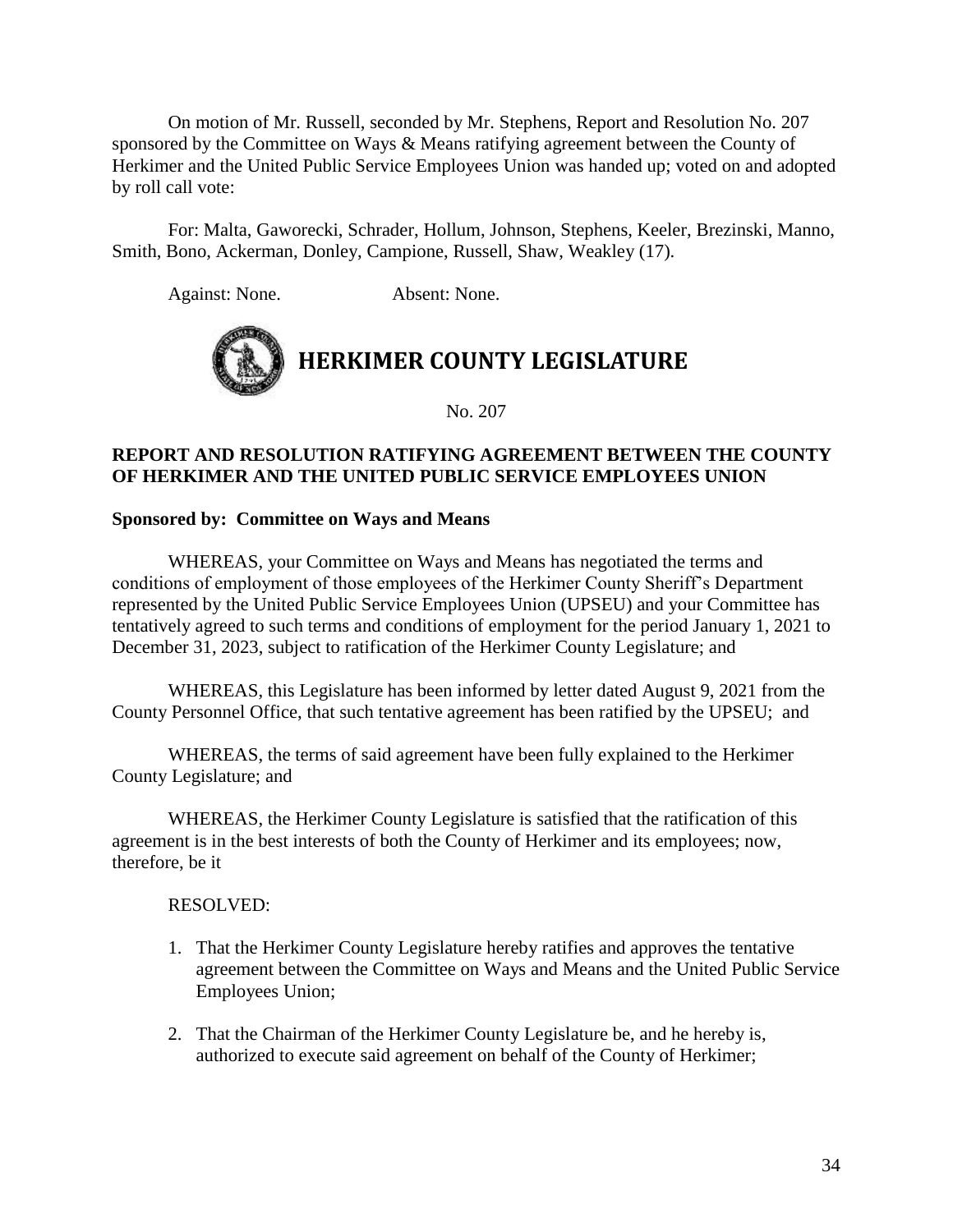3. That certified copies of this Resolution be forwarded to the Herkimer County Treasurer, Auditor, Budget Officer, Personnel Officer, Sheriff, and the United Public Services Employees Union.

Dated: August 11, 2021.

On motion of Mr. Stephens, seconded by Mr. Russell, Resolution No. 208 sponsored by the Committee on Ways & Means approving standard work day and retirement reporting for elected and appointed officials was handed up; discussion was held; voted on and adopted by voice vote:

For: Ayes (17). Against: None. Absent: None.



**No. 208**

### **RESOLUTION APPROVING STANDARD WORK DAY AND RETIREMENT REPORTING FOR ELECTED AND APPOINTED OFFICIALS**

### **Sponsored by: Committee on Ways and Means**

RESOLVED, that the Herkimer County Legislature hereby establishes the following as standard work days for elected and appointed officials to report days worked to the New York State and Local Employees' Retirement System based on the record of activities maintained and submitted by these officials to the Clerk of this body:

| <b>Title:</b>            | <b>Standar</b><br>d Work<br>Day:<br>(Hrs/da<br><b>y</b> )<br>Min. $6$<br>hrs<br><b>Max. 8</b><br>hrs | Name:<br>(First<br>and<br>Last) | <b>Social</b><br><b>Securit</b><br>y<br><b>Numbe</b><br>$\mathbf{r}$ : (Last<br>4 digits) | <b>NYSLRS</b><br>ID: | Tier 1<br>(Check<br>only if<br>membe<br>r is<br>Tier 1) | <b>Current</b><br><b>Term</b><br>Begin &<br>End<br>Dates:<br>$\frac{m\ddot{d}}{y}$<br>$y-$<br>mm/dd/yy | Record<br>of<br>Activiti<br><b>es</b><br><b>Result</b> | <b>Not</b><br><b>Submitte</b><br>$\mathbf{d}$ :<br>(Check<br>only if<br>official<br>did not<br>submit<br>their<br><b>Record of</b><br><b>Activities</b> |
|--------------------------|------------------------------------------------------------------------------------------------------|---------------------------------|-------------------------------------------------------------------------------------------|----------------------|---------------------------------------------------------|--------------------------------------------------------------------------------------------------------|--------------------------------------------------------|---------------------------------------------------------------------------------------------------------------------------------------------------------|
| <b>Elected Officials</b> |                                                                                                      |                                 |                                                                                           |                      |                                                         |                                                                                                        |                                                        |                                                                                                                                                         |
| District                 | 6                                                                                                    | Jeffrey                         |                                                                                           |                      |                                                         | $01/01/21$ -                                                                                           | 25.77                                                  |                                                                                                                                                         |
| Attorne                  |                                                                                                      | S.                              |                                                                                           |                      |                                                         | 12/31/24                                                                                               |                                                        |                                                                                                                                                         |
| y                        |                                                                                                      | Carpente                        |                                                                                           |                      |                                                         |                                                                                                        |                                                        |                                                                                                                                                         |
|                          |                                                                                                      | r                               |                                                                                           |                      |                                                         |                                                                                                        |                                                        |                                                                                                                                                         |
| County                   | 6                                                                                                    | Kimberl                         |                                                                                           |                      |                                                         | $01/01/21$ -                                                                                           | 20.41                                                  |                                                                                                                                                         |
| Treasur                  |                                                                                                      | Α.<br>ee                        |                                                                                           |                      |                                                         | 12/31/24                                                                                               |                                                        |                                                                                                                                                         |
| er                       |                                                                                                      | Enea                            |                                                                                           |                      |                                                         |                                                                                                        |                                                        |                                                                                                                                                         |